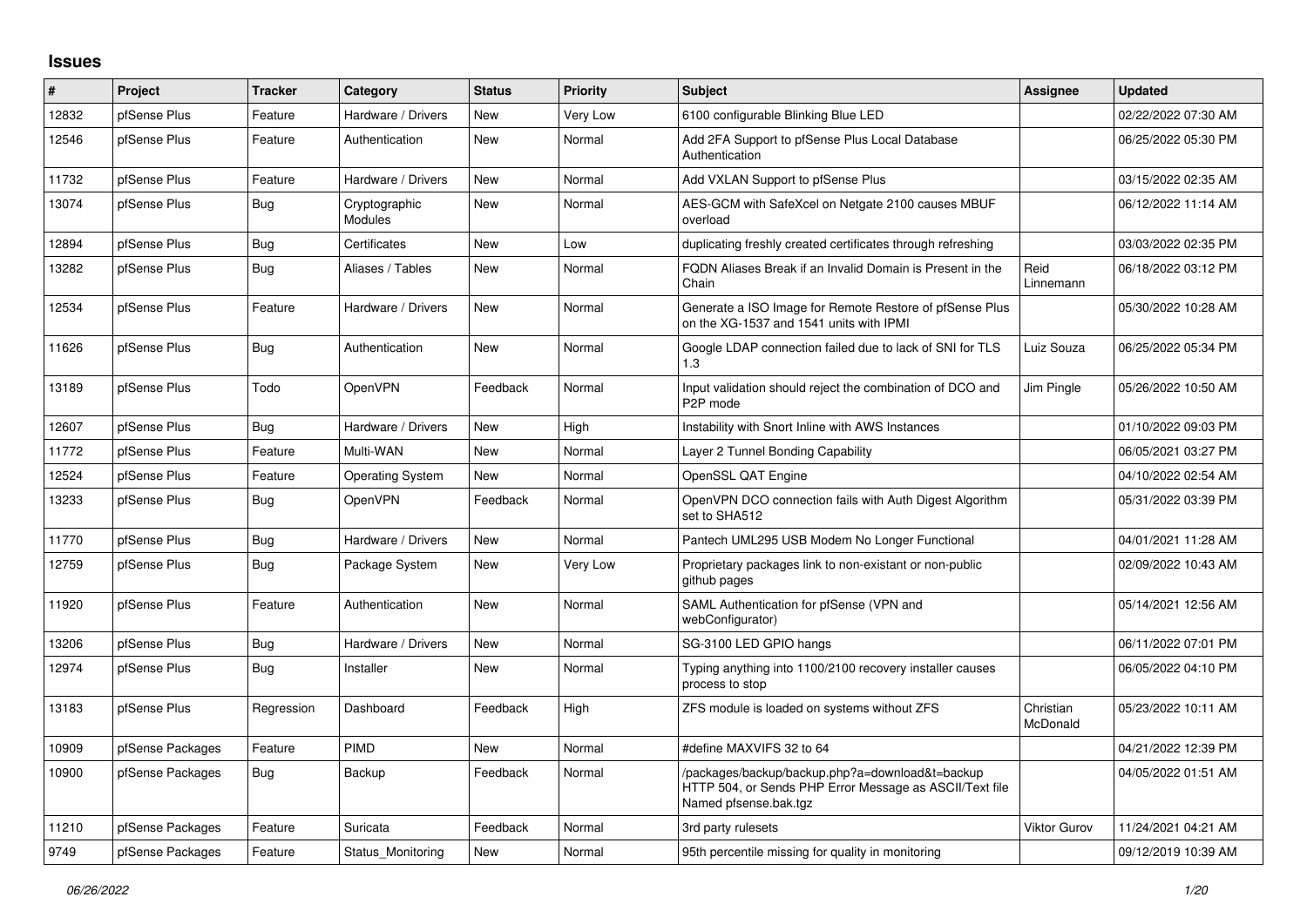| $\pmb{\#}$ | Project          | <b>Tracker</b> | Category               | <b>Status</b> | <b>Priority</b> | <b>Subject</b>                                                                                            | <b>Assignee</b>     | <b>Updated</b>      |
|------------|------------------|----------------|------------------------|---------------|-----------------|-----------------------------------------------------------------------------------------------------------|---------------------|---------------------|
| 9725       | pfSense Packages | Feature        | <b>ACME</b>            | <b>New</b>    | <b>Very Low</b> | Ability to use template variables in acme package                                                         |                     | 09/04/2019 07:12 AM |
| 8213       | pfSense Packages | Bug            | haproxy                | New           | Normal          | acl src file not populated from alias                                                                     |                     | 12/21/2017 02:02 PM |
| 9299       | pfSense Packages | Feature        | <b>ACME</b>            | New           | Normal          | ACME package: Automate add/remove firewall rule for port<br>forwarding                                    |                     | 01/30/2019 10:09 PM |
| 12670      | pfSense Packages | Bug            | <b>ACME</b>            | New           | Normal          | ACME package writes credentials to system log                                                             | <b>Viktor Gurov</b> | 03/07/2022 10:58 AM |
| 12623      | pfSense Packages | Bug            | <b>ACME</b>            | New           | Normal          | acme.sh package   DNS-ISPConfig settings                                                                  | <b>Viktor Gurov</b> | 03/10/2022 03:42 PM |
| 9833       | pfSense Packages | Feature        | <b>ACME</b>            | New           | Normal          | ACME: add ability to use custom ACME server                                                               |                     | 04/07/2022 11:31 AM |
| 8560       | pfSense Packages | Bug            | <b>ACME</b>            | New           | Normal          | ACME: can't update DNS records in DNSMadeEasy registar<br>for several domains with different API keys/ids |                     | 06/08/2018 01:28 PM |
| 13136      | pfSense Packages | Feature        | pfBlockerNG            | <b>New</b>    | Normal          | Add crypt0rr DNS-over-HTTPS (DOH) provider list feeds                                                     |                     | 05/07/2022 02:27 AM |
| 8224       | pfSense Packages | Feature        | FreeRADIUS             | <b>New</b>    | Normal          | Add "OU" field to FreeRADIUS page                                                                         |                     | 02/21/2018 12:53 AM |
| 10872      | pfSense Packages | Feature        | Suricata               | Feedback      | Normal          | Add adjustable notification for Severity Alert                                                            | <b>Viktor Gurov</b> | 08/20/2021 07:52 AM |
| 11156      | pfSense Packages | Feature        | pfBlockerNG            | New           | Normal          | Add an option include subdomains for the noAAAA feature                                                   |                     | 12/11/2020 10:19 AM |
| 10466      | pfSense Packages | Feature        | Suricata               | New           | Low             | Add checkbox to Suricata blocked host view to resolve all<br>resolvable IP's automatically                |                     | 02/02/2022 06:04 PM |
| 9912       | pfSense Packages | Feature        | ntop                   | New           | Normal          | add custom DPI to ntopng                                                                                  |                     | 11/18/2019 10:57 AM |
| 13135      | pfSense Packages | Feature        | pfBlockerNG            | New           | Normal          | Add dibdot DoH-IP-blocklists feeds                                                                        | <b>Viktor Gurov</b> | 05/08/2022 01:50 AM |
| 9200       | pfSense Packages | Todo           | <b>ACME</b>            | New           | Normal          | Add DNS support for Google domain to Acme manager                                                         | Jim Pingle          | 02/15/2022 03:16 AM |
| 12097      | pfSense Packages | Feature        | pfBlockerNG            | New           | Normal          | Add dnsbl and geoip logs to system log                                                                    |                     | 07/06/2021 01:25 PM |
| 13201      | pfSense Packages | Feature        | pfBlockerNG            | New           | Normal          | Add FireHol Security IP Feeds                                                                             |                     | 05/23/2022 06:34 AM |
| 12465      | pfSense Packages | Feature        | haproxy                | New           | Normal          | Add forwardfor advanced usecases                                                                          |                     | 10/16/2021 07:35 PM |
| 12711      | pfSense Packages | Feature        | Telegraf               | New           | Normal          | Add InfluxDB V2 support                                                                                   |                     | 01/21/2022 02:54 AM |
| 9798       | pfSense Packages | Feature        | pfBlockerNG            | New           | Normal          | add ipv4 and ipv6 dnscrypt-resolvers feeds                                                                |                     | 10/14/2021 09:48 AM |
| 11703      | pfSense Packages | Feature        | <b>FRR</b>             | New           | Normal          | add Krill and Routinator support BGP RPKI                                                                 |                     | 03/18/2021 07:47 PM |
| 12860      | pfSense Packages | Feature        | New Package<br>Request | New           | Normal          | add mmc-utils package to all images                                                                       |                     | 02/24/2022 07:18 AM |
| 8099       | pfSense Packages | Feature        | Telegraf               | <b>New</b>    | Normal          | Add more configuration flexibility to Telegraf                                                            |                     | 08/13/2019 09:39 AM |
| 12285      | pfSense Packages | Feature        | Suricata               | In Progress   | Normal          | Add more EVE Logged Traffic protocols                                                                     | <b>Viktor Gurov</b> | 08/20/2021 08:22 AM |
| 7686       | pfSense Packages | Feature        | haproxy                | New           | Normal          | Add option in HAProxy to configure SSL defaults based on<br>the Mozilla SSL Configuration Generator       |                     | 08/16/2019 01:09 PM |
| 12329      | pfSense Packages | Feature        | Avahi                  | New           | Normal          | Add optional floating firewall rules for IPv4 and IPv6                                                    |                     | 02/09/2022 04:43 PM |
| 10547      | pfSense Packages | Feature        | New Package<br>Request | New           | Normal          | Add package addrwatch. Addrwatch is like arpwatch but<br>works with ipv4 and ipv6                         |                     | 05/11/2020 09:20 AM |
| 9315       | pfSense Packages | Feature        | New Package<br>Request | New           | Normal          | Add Package: dnscrypt-proxy                                                                               |                     | 03/05/2021 02:38 AM |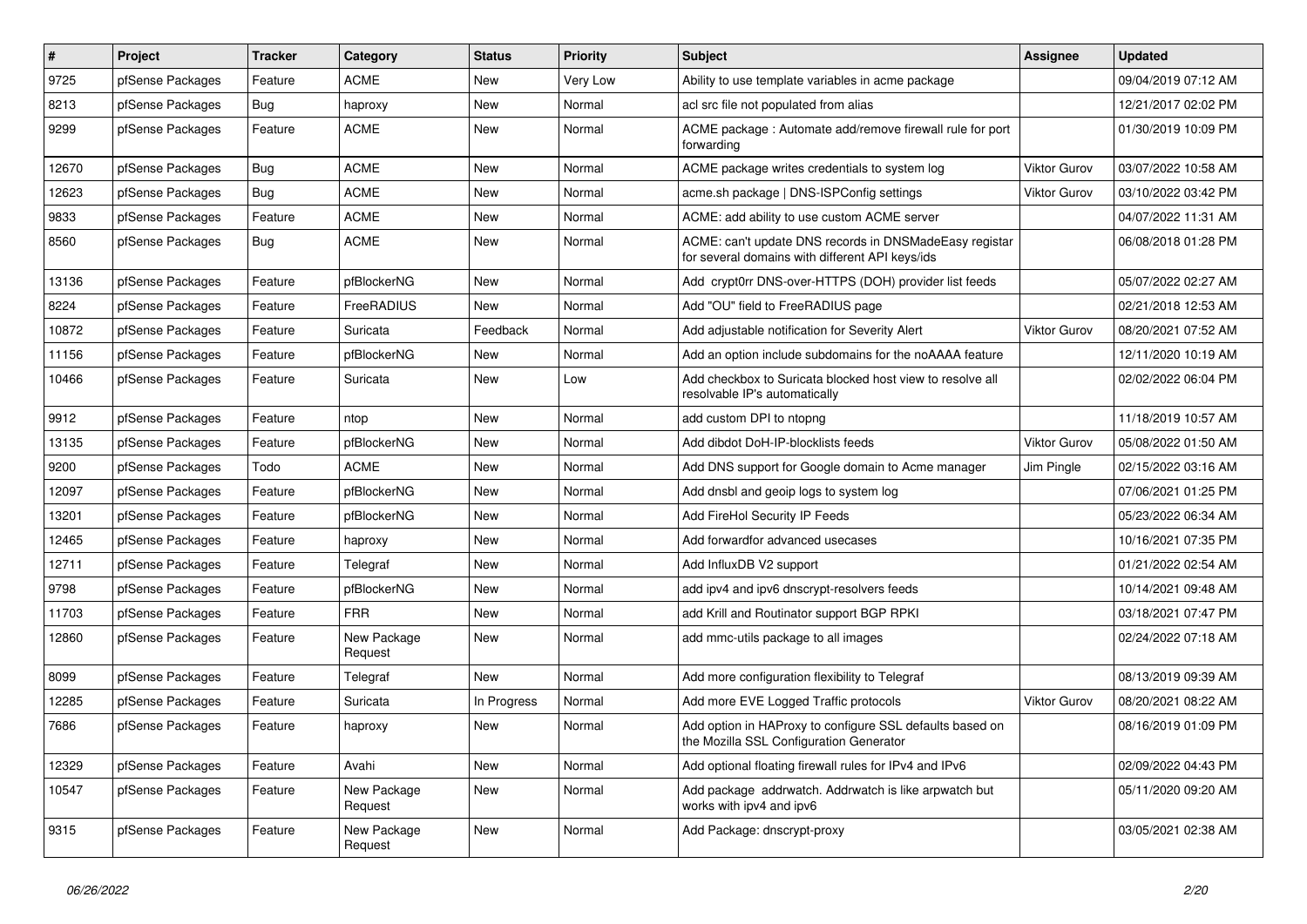| $\vert$ # | Project          | <b>Tracker</b> | Category                    | <b>Status</b>                 | <b>Priority</b> | <b>Subject</b>                                                                        | Assignee            | <b>Updated</b>      |
|-----------|------------------|----------------|-----------------------------|-------------------------------|-----------------|---------------------------------------------------------------------------------------|---------------------|---------------------|
| 8216      | pfSense Packages | Feature        | Telegraf                    | New                           | Normal          | Add prometheus output for telegraf                                                    |                     | 09/09/2020 05:33 AM |
| 9044      | pfSense Packages | Feature        | New Package<br>Request      | <b>New</b>                    | Normal          | Add SoftEther                                                                         |                     | 11/02/2019 10:51 AM |
| 9721      | pfSense Packages | Feature        | Squid                       | Feedback                      | Normal          | add squidclient -h 127.0.0.1 mgr:info output to Diagnostics /<br>Squid and status.php | <b>Viktor Gurov</b> | 04/22/2022 02:21 AM |
| 11997     | pfSense Packages | <b>Bug</b>     | <b>IPsec Profile Wizard</b> | New                           | Normal          | Add Support for Android Strongswan Profiles in the Profile<br>Wizard                  | Jim Pingle          | 07/10/2021 07:51 PM |
| 12507     | pfSense Packages | <b>Bug</b>     | softflowd                   | <b>Pull Request</b><br>Review | Normal          | Add support for bi-directional flows in softflowd                                     |                     | 11/11/2021 03:53 AM |
| 12286     | pfSense Packages | <b>Bug</b>     | FreeRADIUS                  | New                           | Normal          | Add support for ntlm auth in LDAP                                                     |                     | 08/20/2021 08:27 AM |
| 10600     | pfSense Packages | Feature        | pfBlockerNG                 | <b>New</b>                    | Normal          | Add support for pfBlockerNG "Action list" feature                                     |                     | 08/10/2020 02:39 AM |
| 11879     | pfSense Packages | Feature        | <b>ACME</b>                 | Feedback                      | Normal          | Add support for SSL.com ACME server                                                   | Jim Pingle          | 03/02/2022 02:03 PM |
| 12281     | pfSense Packages | Feature        | Nut                         | New                           | Normal          | Add support for Telegram/Pushover notifications                                       | <b>Viktor Gurov</b> | 01/24/2022 07:25 AM |
| 11931     | pfSense Packages | Feature        | <b>ACME</b>                 | New                           | Normal          | Add support for validating a domain's ownership via Google<br>Cloud Cloud DNS         |                     | 02/15/2022 03:18 AM |
| 9238      | pfSense Packages | Feature        | New Package<br>Request      | <b>New</b>                    | Normal          | Add support for Zerotier                                                              |                     | 05/17/2021 01:58 PM |
| 12882     | pfSense Packages | Feature        | pfBlockerNG                 | Feedback                      | Normal          | Add the option to specify CURLOPT_INTERFACE in<br>pfBlockerNG IPv4/IPv6 lists         |                     | 03/24/2022 11:16 AM |
| 8161      | pfSense Packages | Feature        | FreeRADIUS                  | New                           | Very Low        | Add virtual server support to FreeRadius                                              |                     | 12/05/2017 01:57 PM |
| 12859     | pfSense Packages | Feature        | Zabbix                      | <b>New</b>                    | Normal          | Add Zabbix 6.0 LTS (agent and proxy) packages                                         |                     | 02/23/2022 07:11 AM |
| 10265     | pfSense Packages | Bug            | Notes                       | New                           | Very Low        | Adding a Note with malformed title will force system restore                          |                     | 02/27/2020 10:12 AM |
| 11410     | pfSense Packages | Feature        | New Package<br>Request      | <b>New</b>                    | Normal          | adding bpytop (former Bashtop)                                                        |                     | 07/26/2021 12:33 PM |
| 12658     | pfSense Packages | Feature        | darkstat                    | New                           | Normal          | Adding prometheus metrics to darkstat                                                 |                     | 05/27/2022 09:44 PM |
| 11493     | pfSense Packages | <b>Bug</b>     | Zabbix                      | New                           | Very Low        | After upgrade zabbix proxy wont start                                                 |                     | 02/21/2021 05:31 AM |
| 12736     | pfSense Packages | Feature        | pfBlockerNG                 | <b>New</b>                    | Low             | Allow custom cron intervals                                                           |                     | 01/30/2022 08:55 PM |
| 7691      | pfSense Packages | Feature        | Squid                       | New                           | Normal          | Allow for custom icap services for squid                                              |                     | 08/24/2017 03:16 AM |
| 8769      | pfSense Packages | Feature        | <b>FreeRADIUS</b>           | New                           | Normal          | Allow FreeRADIUS users to change their own Passwords<br>and Pins                      |                     | 10/11/2018 11:34 AM |
| 10841     | pfSense Packages | Feature        | pfBlockerNG                 | <b>New</b>                    | Normal          | Allow per Source/VLAN/Network individual black&whitelists                             |                     | 10/18/2020 07:42 AM |
| 10653     | pfSense Packages | Feature        | <b>FRR</b>                  | <b>New</b>                    | Normal          | Allow to download frr status                                                          | Jim Pingle          | 06/11/2020 01:21 AM |
| 10377     | pfSense Packages | Feature        | FreeRADIUS                  | New                           | Very Low        | Allow usage of TOTP (Google-Authenticator) without PIN                                |                     | 03/30/2020 11:43 AM |
| 7902      | pfSense Packages | Feature        | OpenVPN Client<br>Export    | New                           | Low             | allow vpn client export of other to be a blank field                                  |                     | 08/19/2019 03:33 PM |
| 12160     | pfSense Packages | Regression     | syslog-ng                   | Feedback                      | High            | An invalid configuration is generated when choosing TLS as<br>the default protocol    | Jim Pingle          | 07/23/2021 03:27 PM |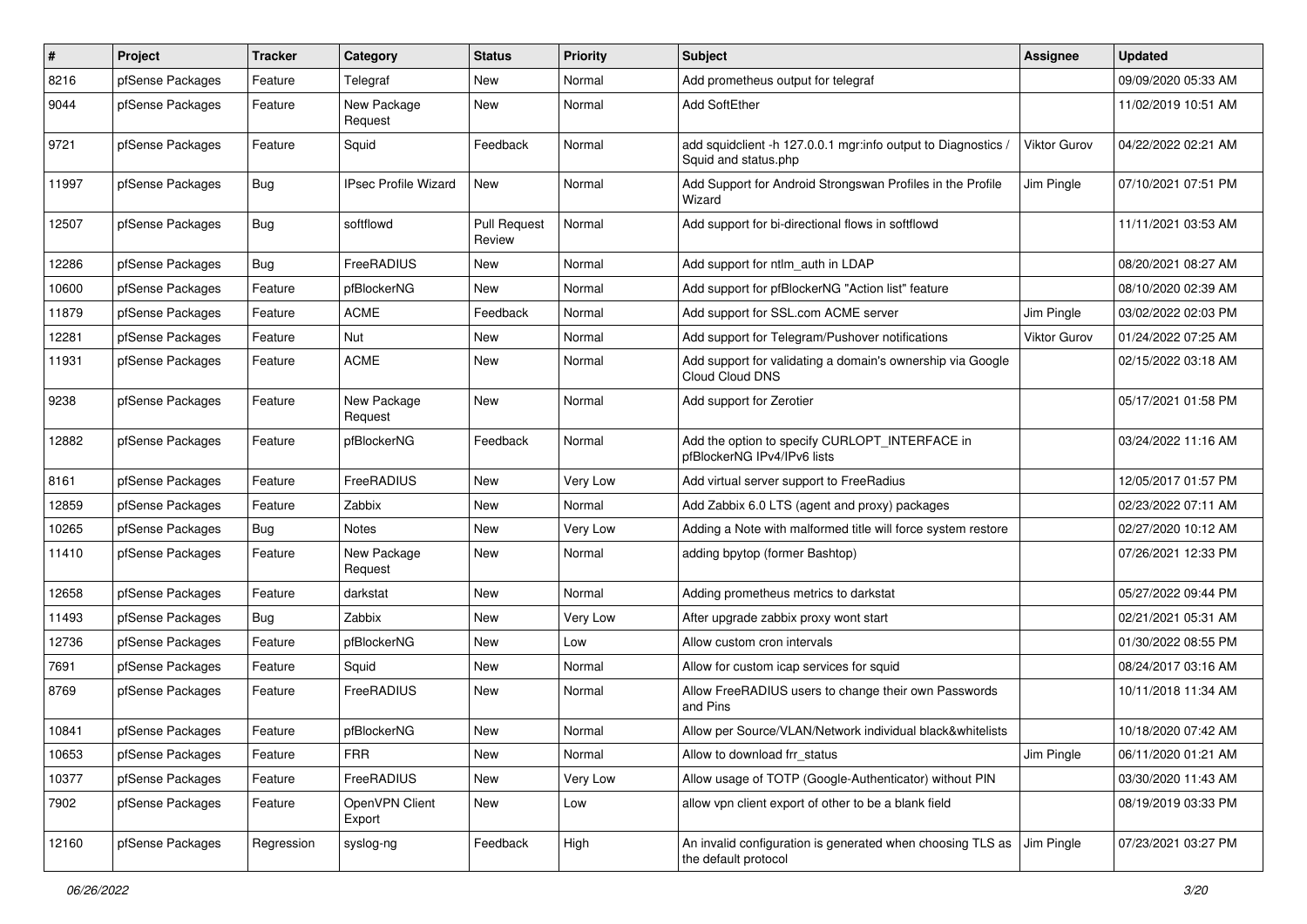| $\sharp$ | <b>Project</b>   | <b>Tracker</b> | Category       | <b>Status</b>                 | <b>Priority</b> | <b>Subject</b>                                                                                           | Assignee            | <b>Updated</b>      |
|----------|------------------|----------------|----------------|-------------------------------|-----------------|----------------------------------------------------------------------------------------------------------|---------------------|---------------------|
| 10845    | pfSense Packages | Bug            | apcupsd        | <b>New</b>                    | Normal          | apcupsd doesn't stop when not enabled                                                                    |                     | 08/24/2020 10:16 AM |
| 8454     | pfSense Packages | Bug            | arpwatch       | New                           | Very Low        | Arpwatch package break email notifications from other<br>sources                                         |                     | 06/23/2022 07:49 PM |
| 12101    | pfSense Packages | Bug            | arpwatch       | Assigned                      | Normal          | ArpWatch Suppression Mac for "flip-flop" not suppressing                                                 | <b>Viktor Gurov</b> | 10/09/2021 07:19 PM |
| 9676     | pfSense Packages | <b>Bug</b>     | pfBlockerNG    | <b>New</b>                    | Normal          | AS lookup fails                                                                                          |                     | 12/26/2019 12:17 AM |
| 13214    | pfSense Packages | <b>Bug</b>     | node exporter  | <b>Pull Request</b><br>Review | Normal-package  | AttributeError: 'NoneType' object has no attribute 'text'                                                | lan Grindley        | 05/25/2022 08:20 AM |
| 11572    | pfSense Packages | <b>Bug</b>     | pfBlockerNG    | <b>New</b>                    | High            | Auto created firewall rules have IPv4 as protocol only - even<br>for IPv6 lists.                         |                     | 06/25/2022 10:59 AM |
| 9495     | pfSense Packages | Bug            | <b>AWS VPC</b> | <b>New</b>                    | Normal          | AWS VPC VPN wizard produces incorrect config (SHA256<br>should be SHA1)                                  |                     | 08/19/2019 02:45 PM |
| 9497     | pfSense Packages | Bug            | AWS VPC        | New                           | Normal          | AWS VPN Wizard: WebGUI times out.                                                                        |                     | 11/13/2019 10:07 AM |
| 11098    | pfSense Packages | Bug            | Backup         | Feedback                      | Normal          | Backup Files and Directories plugin crashes firewall if /root<br>specified as backup location            | <b>Viktor Gurov</b> | 12/23/2021 10:45 AM |
| 9982     | pfSense Packages | Feature        | Squid          | Feedback                      | Normal          | basic_Idap_auth TLS connection                                                                           | <b>Viktor Gurov</b> | 04/22/2022 02:21 AM |
| 12167    | pfSense Packages | Bug            | <b>FRR</b>     | Feedback                      | Normal          | BGP TCP setkey not set if neighbor is in peer group                                                      | <b>Viktor Gurov</b> | 09/16/2021 09:38 AM |
| 13002    | pfSense Packages | Regression     | <b>BIND</b>    | Feedback                      | Normal          | BIND 9.16_13 could not find existing DNSSEC keys at<br>/cf/named/etc/namedb/keys due to directory change | <b>Viktor Gurov</b> | 03/31/2022 12:14 PM |
| 13114    | pfSense Packages | Bug            | <b>BIND</b>    | Feedback                      | Normal          | BIND calls rndc in rc stop when named is not running                                                     | <b>Stuart Wyatt</b> | 05/04/2022 12:41 PM |
| 10445    | pfSense Packages | <b>Bug</b>     | <b>BIND</b>    | Feedback                      | Normal          | BIND crashed when added RPZ. rpz is not a master or slave<br>zone.                                       |                     | 04/21/2022 12:40 PM |
| 12869    | pfSense Packages | Bug            | <b>BIND</b>    | Feedback                      | Normal          | Bind DNS Package AAAA filtering Broken on new ZFS<br>Installs                                            | <b>Viktor Gurov</b> | 03/09/2022 12:38 PM |
| 11563    | pfSense Packages | Bug            | <b>BIND</b>    | New                           | High            | BIND GUI writes TXT records > 255 characters                                                             |                     | 02/27/2021 07:11 AM |
| 11634    | pfSense Packages | Regression     | <b>BIND</b>    | New                           | Normal          | bind hangs when pfsense is reconnecting as an openypn<br>client to a TUN openvpn server                  |                     | 03/14/2021 07:23 AM |
| 8197     | pfSense Packages | Bug            | <b>BIND</b>    | New                           | Normal          | BIND UI fails to properly update zone with inline DNSSEC<br>signing enabled                              |                     | 02/18/2019 05:23 PM |
| 10330    | pfSense Packages | Bug            | <b>BIND</b>    | Feedback                      | Normal          | BIND zone configuration displays wrong DS resource record<br>with inline DNSSEC signing enabled          |                     | 04/21/2022 12:40 PM |
| 11074    | pfSense Packages | Bug            | <b>BIND</b>    | <b>New</b>                    | Low             | bind Zone Settings Zones, Save button opens "Confirmation<br>required to save changes"                   |                     | 11/16/2020 11:08 AM |
| 10472    | pfSense Packages | Feature        | Suricata       | <b>New</b>                    | Low             | Blocked host alert table break out by timestamp and type to<br>allow sorting by date                     |                     | 04/17/2020 12:46 PM |
| 11742    | pfSense Packages | Bug            | Suricata       | New                           | Normal          | Blocking / Unblocking is not working correctly.                                                          |                     | 09/01/2021 11:08 AM |
| 10936    | pfSense Packages | Bug            | haproxy        | Feedback                      | Normal          | both haproxy/haproxy-devel non-existent option<br>lb-agent-chk                                           |                     | 04/21/2022 12:40 PM |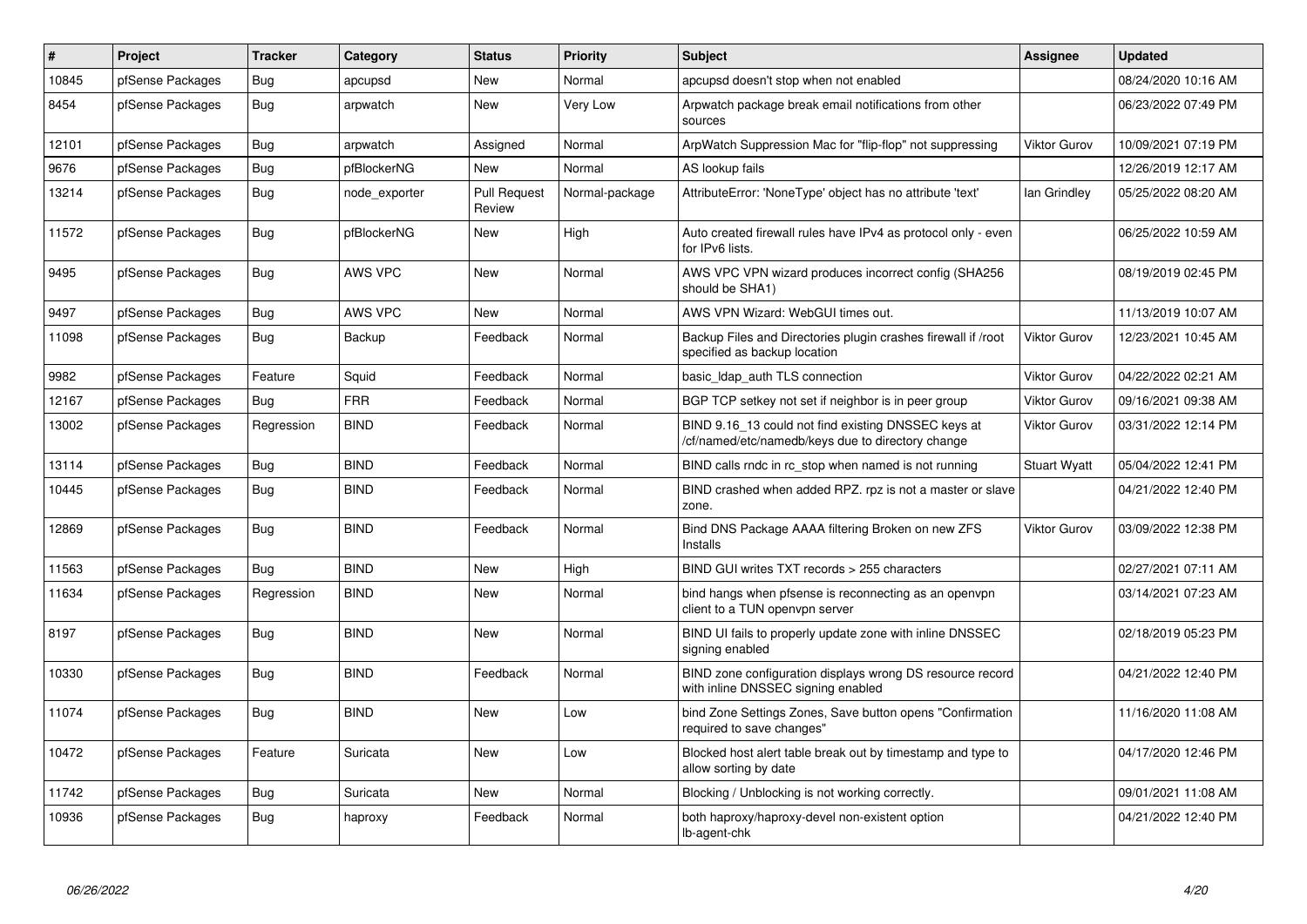| #     | Project          | <b>Tracker</b> | Category                 | <b>Status</b>                 | <b>Priority</b> | Subject                                                                                                     | <b>Assignee</b>     | <b>Updated</b>      |
|-------|------------------|----------------|--------------------------|-------------------------------|-----------------|-------------------------------------------------------------------------------------------------------------|---------------------|---------------------|
| 11890 | pfSense Packages | Feature        | New Package<br>Request   | New                           | Normal          | Browser-based "clientless" VPN                                                                              |                     | 05/05/2021 07:26 AM |
| 4088  | pfSense Packages | <b>Bug</b>     | squidguard               | Feedback                      | Normal          | Buggy squidgurd config file is created                                                                      | <b>Viktor Gurov</b> | 01/28/2021 10:01 AM |
| 1620  | pfSense Packages | <b>Bug</b>     | Squid                    | <b>New</b>                    | Normal          | Can't use transparent proxy when using bridge.                                                              |                     | 10/07/2021 04:19 AM |
| 7403  | pfSense Packages | Bug            | FreeRADIUS               | New                           | Normal          | Captive Portal + freeradius2 + MySQL problems with<br>German Umlaut                                         |                     | 03/17/2017 09:12 AM |
| 7608  | pfSense Packages | Feature        | FreeRADIUS               | <b>New</b>                    | Very Low        | Captive Portal amount of traffic Account + Free<br>Radius+Mysql                                             |                     | 05/28/2017 09:08 AM |
| 11388 | pfSense Packages | Bug            | FreeRADIUS               | Feedback                      | Normal          | Captive Portal authentication error with MySQL backend                                                      | Viktor Gurov        | 02/10/2021 08:54 AM |
| 9012  | pfSense Packages | <b>Bug</b>     | Squid                    | New                           | Very Low        | Captive Portal authentication in Squid Proxy Server does<br>not work                                        |                     | 10/12/2019 05:06 AM |
| 8251  | pfSense Packages | Bug            | FreeRADIUS               | Feedback                      | Normal          | Captiveportal + FreeRadius "Last activity" resets to Session<br>start                                       |                     | 08/13/2019 11:10 AM |
| 13063 | pfSense Packages | Feature        | Cellular                 | <b>Pull Request</b><br>Review | Normal          | Cellular package shall support more modems and NMEA<br>port                                                 |                     | 05/06/2022 02:38 PM |
| 12036 | pfSense Packages | Bug            | Zabbix                   | Feedback                      | Normal          | Certificate Manager page do not show Zabbix used<br>certificates                                            | <b>Viktor Gurov</b> | 07/15/2021 11:46 AM |
| 12206 | pfSense Packages | <b>Bug</b>     | NET-SNMP                 | Feedback                      | Normal          | Certificate Manager page doesn't show Net-SNMP used<br>certificates                                         | <b>Viktor Gurov</b> | 12/30/2021 09:40 AM |
| 9916  | pfSense Packages | Feature        | <b>BIND</b>              | Feedback                      | Normal          | Check allow-transfer in custom option when the zone is<br>slave                                             |                     | 04/21/2022 12:40 PM |
| 11054 | pfSense Packages | <b>Bug</b>     | FreeRADIUS               | Assigned                      | Normal          | Check Client Certificate CN not working as described                                                        | Viktor Gurov        | 12/14/2021 07:22 AM |
| 13137 | pfSense Packages | Feature        | pfBlockerNG              | New                           | Normal          | ckuethe/doh-blocklist.txt add to DoH feeds                                                                  |                     | 05/07/2022 02:39 AM |
| 13073 | pfSense Packages | Bug            | Squid                    | New                           | Normal          | ClamAV - clamd dies with high CPU load and thus the<br>C-ICAP of squid-reverse proxy causes http:500 errors |                     | 04/19/2022 05:38 AM |
| 12188 | pfSense Packages | <b>Bug</b>     | OpenVPN Client<br>Export | <b>New</b>                    | Normal          | client export breaks multi remote configurations                                                            |                     | 10/02/2021 05:58 PM |
| 6470  | pfSense Packages | Feature        | New Package<br>Request   | <b>New</b>                    | Normal          | CloudFlare Integration Module                                                                               |                     | 08/13/2019 01:23 PM |
| 8279  | pfSense Packages | Feature        | pfBlockerNG              | New                           | Normal          | Consider adding a new option to the Rule Order                                                              |                     | 08/20/2019 09:00 AM |
| 6022  | pfSense Packages | Feature        | New Package<br>Request   | New                           | Normal          | Consider MLVPN for bonded VPN                                                                               |                     | 01/30/2021 05:24 PM |
| 12909 | pfSense Packages | Feature        | Suricata                 | New                           | Normal          | Convert Suricata GeoIP Lookup feature on ALERTS tab to<br>use local GeoIP2 database                         | Viktor Gurov        | 03/07/2022 08:28 AM |
| 12258 | pfSense Packages | <b>Bug</b>     | WireGuard                | Feedback                      | Normal          | Copy key buttons only work in HTTPS mode                                                                    |                     | 02/03/2022 04:57 AM |
| 10462 | pfSense Packages | Feature        | <b>LCDProc</b>           | <b>Pull Request</b><br>Review | Normal          | CPU Temp Screen                                                                                             |                     | 11/29/2021 08:28 AM |
| 11573 | pfSense Packages | Feature        | New Package<br>Request   | New                           | Normal          | <b>Custom Commands</b>                                                                                      |                     | 03/16/2021 07:28 PM |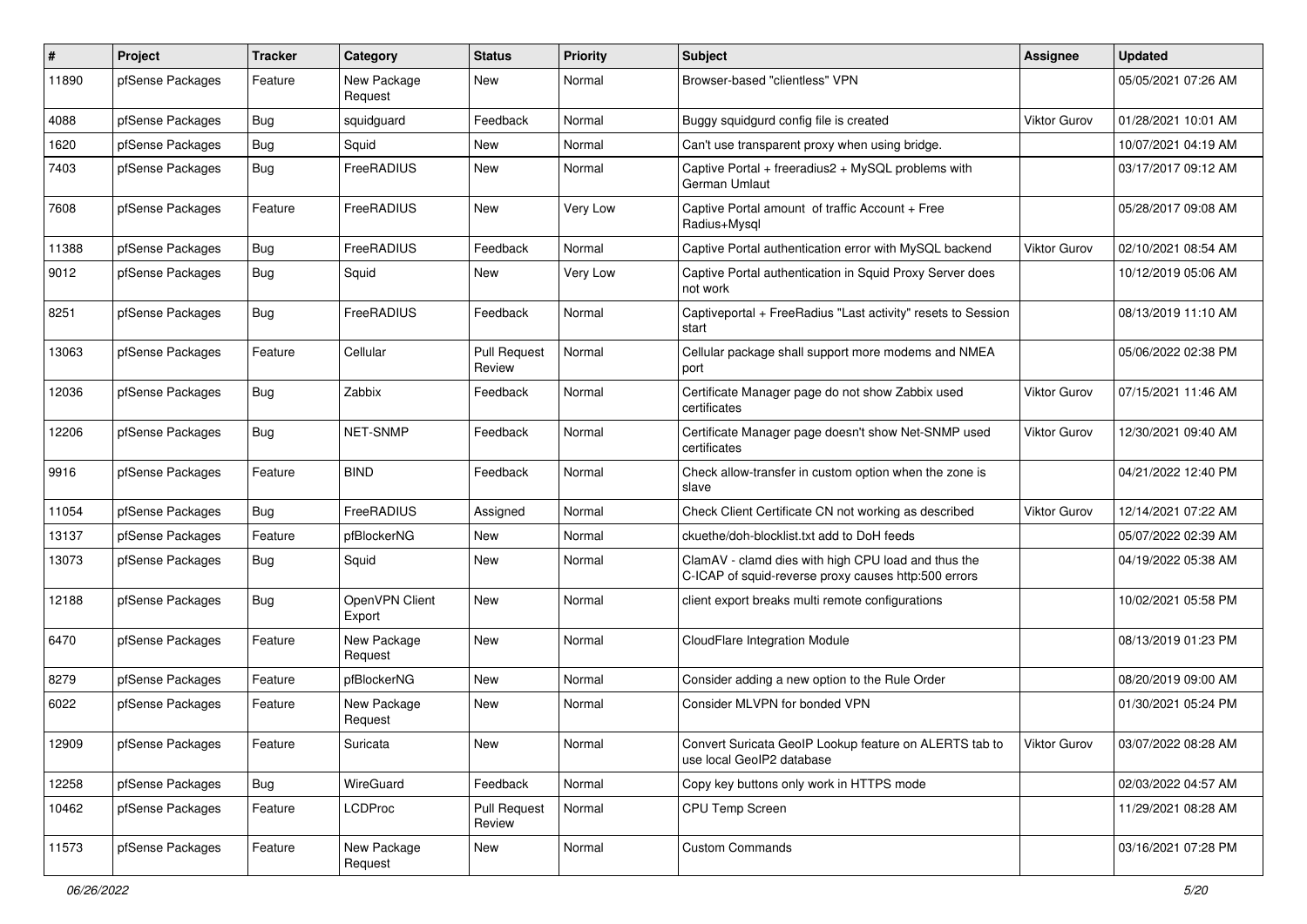| #     | Project          | <b>Tracker</b> | Category               | <b>Status</b> | <b>Priority</b> | <b>Subject</b>                                                                                 | <b>Assignee</b>       | <b>Updated</b>      |
|-------|------------------|----------------|------------------------|---------------|-----------------|------------------------------------------------------------------------------------------------|-----------------------|---------------------|
| 13200 | pfSense Packages | Feature        | pfBlockerNG            | New           | Normal          | Custom DNS Servers for Alert settings                                                          |                       | 05/23/2022 06:16 AM |
| 13044 | pfSense Packages | Feature        | Mail report            | <b>New</b>    | Normal          | Customized reporting                                                                           |                       | 04/11/2022 09:22 AM |
| 13198 | pfSense Packages | Feature        | pfBlockerNG            | New           | Normal          | Dark Theme Styling issues - Alerts White bar                                                   |                       | 05/23/2022 06:05 AM |
| 12423 | pfSense Packages | Bug            | pfBlockerNG            | Feedback      | Normal          | Dashboard shows "SQLite database missing, Force Reload<br>DNSBL to recover!"                   |                       | 12/31/2021 01:06 PM |
| 12573 | pfSense Packages | Feature        | New Package<br>Request | <b>New</b>    | Normal          | Dashboard widget with external connection map                                                  | aleksei<br>prokofiev  | 12/07/2021 07:38 AM |
| 10601 | pfSense Packages | <b>Bug</b>     | Status_Monitoring      | New           | Normal          | Dashboard->Traffic Graphs Scale is capped for outbound                                         |                       | 05/29/2020 10:13 AM |
| 10160 | pfSense Packages | Feature        | New Package<br>Request | New           | Normal          | Dedicated Maxmind GeoIP package including license<br>registration                              |                       | 01/03/2020 10:31 PM |
| 13195 | pfSense Packages | Feature        | pfBlockerNG            | New           | Normal          | Dedicated website for Feed mangement - Community<br>Driven                                     |                       | 05/23/2022 05:22 AM |
| 8836  | pfSense Packages | Feature        | FreeRADIUS             | New           | Normal          | Define Idap group vlan assignment in users file                                                |                       | 08/26/2018 07:53 AM |
| 11092 | pfSense Packages | Feature        | pfBlockerNG            | New           | Normal          | Detecting DNS tunneling                                                                        |                       | 11/21/2020 04:53 AM |
| 8232  | pfSense Packages | Feature        | haproxy                | New           | Normal          | different ssl options based on the sni name                                                    |                       | 01/30/2019 10:36 AM |
| 6789  | pfSense Packages | Feature        | Squid                  | New           | Normal          | disgest_ldap_auth                                                                              |                       | 08/13/2019 09:57 AM |
| 13138 | pfSense Packages | Feature        | pfBlockerNG            | New           | Normal          | DNS over HTTPS/TLS Blocking should be removed from<br>SafeSearch                               |                       | 05/07/2022 02:52 AM |
| 12924 | pfSense Packages | Bug            | WireGuard              | <b>New</b>    | Normal          | DNS Resolver WireGuard ACL Inconsistency                                                       | Christian<br>McDonald | 04/10/2022 10:36 AM |
| 7453  | pfSense Packages | Bug            | <b>ACME</b>            | New           | Normal          | DNS-ovh need to save or display consumer key                                                   |                       | 04/06/2017 10:54 AM |
| 11099 | pfSense Packages | Feature        | pfBlockerNG            | New           | Normal          | DNSBL blocking by schedule                                                                     |                       | 11/25/2020 12:12 AM |
| 11295 | pfSense Packages | Feature        | pfBlockerNG            | Feedback      | Normal          | DNSBL IDN support                                                                              | <b>Viktor Gurov</b>   | 09/10/2021 11:33 AM |
| 12414 | pfSense Packages | <b>Bug</b>     | pfBlockerNG            | Feedback      | Normal          | DNSBL SafeSearch page displays input validation error if<br>DoH / DoT blocking is not enabled  |                       | 12/30/2021 02:49 PM |
| 7903  | pfSense Packages | Feature        | New Package<br>Request | New           | Normal          | Duo ssh package                                                                                |                       | 01/16/2021 12:44 AM |
| 11963 | pfSense Packages | Feature        | <b>FRR</b>             | New           | Normal          | Dynamically change OSPF interface costs on selected<br>interfaces on CARP event                |                       | 05/26/2021 04:13 AM |
| 12308 | pfSense Packages | Feature        | New Package<br>Request | New           | Normal          | Dynamicaly Update Firewall Aliases from OpenVPN LDAP<br>Group membership of the connected user |                       | 08/27/2021 12:51 AM |
| 10242 | pfSense Packages | Feature        | New Package<br>Request | New           | Normal          | E2guardian Web filtering package                                                               | Viktor Gurov          | 05/30/2022 10:40 AM |
| 11980 | pfSense Packages | <b>Bug</b>     | FreeRADIUS             | Feedback      | Normal          | EAP does not work with SQL backend                                                             |                       | 07/21/2021 07:24 AM |
| 11567 | pfSense Packages | Feature        | Mail report            | New           | Normal          | Email report add a note filed request                                                          |                       | 02/27/2021 03:44 PM |
| 9704  | pfSense Packages | Feature        | FreeRADIUS             | New           | Normal          | Enable filter username                                                                         |                       | 08/27/2019 12:07 PM |
| 9545  | pfSense Packages | Feature        | <b>FRR</b>             | New           | Normal          | Enable MULTIPATH in FRR                                                                        | Jim Pingle            | 09/18/2020 12:52 PM |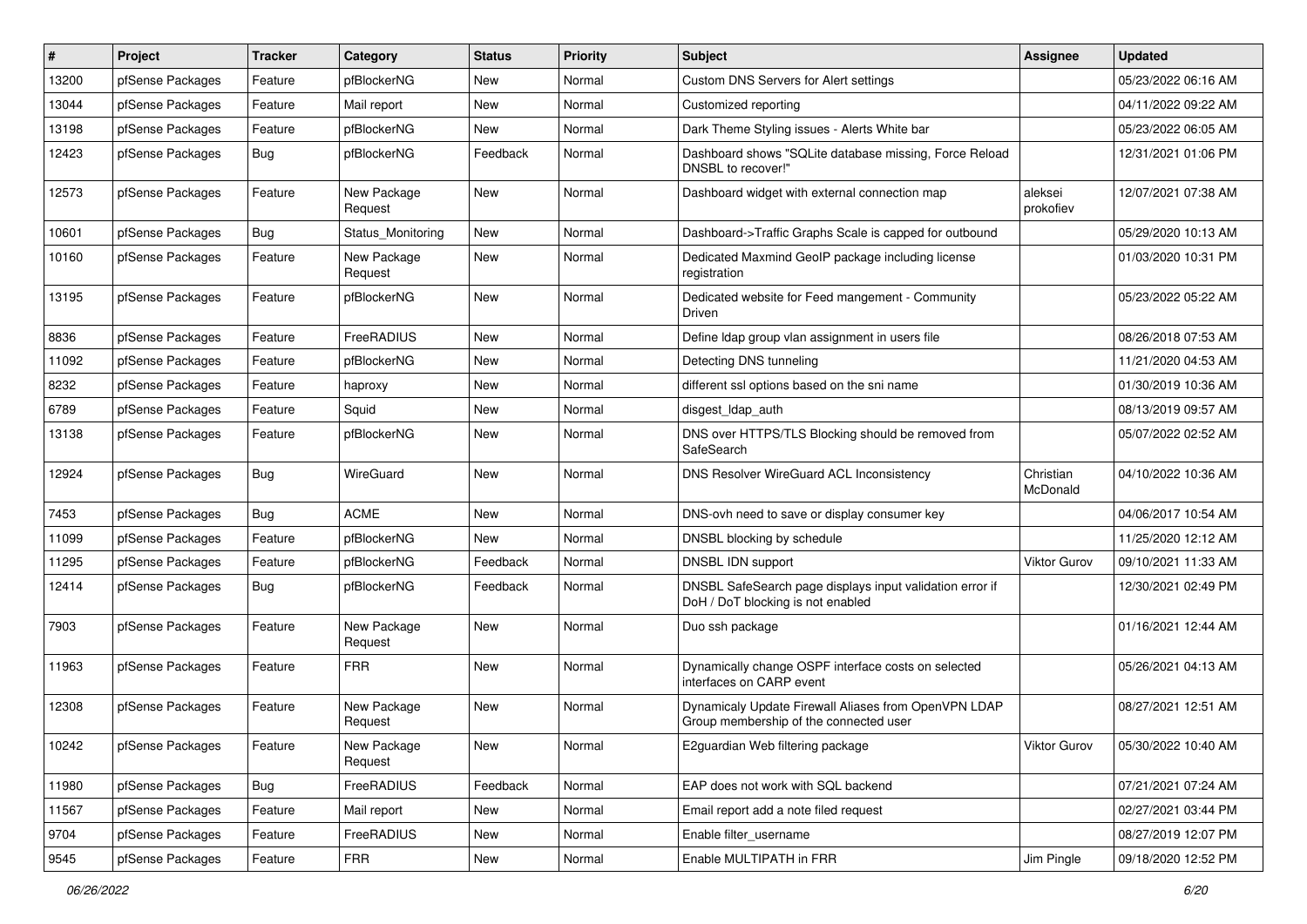| $\pmb{\#}$ | Project          | <b>Tracker</b> | Category                 | <b>Status</b> | <b>Priority</b> | <b>Subject</b>                                                                                                                                              | <b>Assignee</b> | <b>Updated</b>      |
|------------|------------------|----------------|--------------------------|---------------|-----------------|-------------------------------------------------------------------------------------------------------------------------------------------------------------|-----------------|---------------------|
| 11414      | pfSense Packages | <b>Bug</b>     | pfBlockerNG              | New           | Normal          | Enabling feed "Public DNS4 all" breaks some Google<br>services                                                                                              |                 | 02/13/2021 02:46 AM |
| 10871      | pfSense Packages | Feature        | FreeRADIUS               | Feedback      | Normal          | Extra time period counters for SQL backend                                                                                                                  | Viktor Gurov    | 04/22/2022 02:19 AM |
| 7449       | pfSense Packages | Feature        | OpenVPN Client<br>Export | <b>New</b>    | Normal          | feature request for openypn-client-export package, add the<br>support for openypn up and down script, for mapping<br>network drive                          |                 | 08/06/2019 05:06 PM |
| 13199      | pfSense Packages | Feature        | pfBlockerNG              | <b>New</b>    | Normal          | Feed groups should not have the first listing in the group bar                                                                                              |                 | 05/23/2022 06:03 AM |
| 11026      | pfSense Packages | Feature        | FreeRADIUS               | <b>New</b>    | Low             | Feedback on Packages - FreeRADIUS package                                                                                                                   |                 | 11/02/2020 07:21 AM |
| 11227      | pfSense Packages | Feature        | pfBlockerNG              | New           | Normal          | Feeds update                                                                                                                                                |                 | 01/07/2021 12:11 AM |
| 11178      | pfSense Packages | Feature        | Filer                    | New           | Normal          | Filer do not ask what to do with previous filename                                                                                                          |                 | 12/31/2020 02:45 AM |
| 10426      | pfSense Packages | <b>Bug</b>     | Filer                    | Feedback      | Normal          | Filer must validate that File name is unig                                                                                                                  |                 | 04/20/2022 11:02 AM |
| 11180      | pfSense Packages | Bug            | Filer                    | Feedback      | Normal          | Filer run action for files on sync that wan't been modified                                                                                                 | Viktor Gurov    | 01/08/2021 07:27 AM |
| 11235      | pfSense Packages | <b>Bug</b>     | Filer                    | <b>New</b>    | Normal          | Filer run script when "state" unchanged                                                                                                                     |                 | 01/08/2021 07:24 AM |
| 11847      | pfSense Packages | <b>Bug</b>     | <b>FRR</b>               | Feedback      | Normal          | Filters not applied to PEER Groups                                                                                                                          | Viktor Gurov    | 07/30/2021 07:45 PM |
| 12667      | pfSense Packages | <b>Bug</b>     | WireGuard                | New           | Normal          | Firewall Crashed After Upgrading Wireguard                                                                                                                  |                 | 01/07/2022 09:18 AM |
| 13045      | pfSense Packages | <b>Bug</b>     | WireGuard                | New           | Normal          | Firewall floating rules ignore WireGuard traffic                                                                                                            |                 | 04/11/2022 09:40 AM |
| 11204      | pfSense Packages | <b>Bug</b>     | NET-SNMP                 | Feedback      | Normal          | Fix net-snmp logging to syslog                                                                                                                              | Jim Pingle      | 03/19/2021 05:10 AM |
| 10503      | pfSense Packages | Bug            | <b>FRR</b>               | New           | Normal          | Flapping any GW in multi-WAN influences restating all IPsec<br>tunnels in FRR which leads to dropping all IPsec VTI static<br>routes and related BGP issues |                 | 05/08/2020 07:51 PM |
| 8752       | pfSense Packages | Bug            | squidguard               | <b>New</b>    | Normal          | For SquidGuard in "Common ACL" menu "Target Rules List"<br>"access" option always stays with default value '---' for my<br>Target category                  |                 | 08/06/2018 05:53 AM |
| 11522      | pfSense Packages | Bug            | Zabbix                   | <b>New</b>    | Normal          | fping6 error                                                                                                                                                |                 | 02/24/2021 07:13 AM |
| 8589       | pfSense Packages | Bug            | FreeRADIUS               | New           | Normal          | FreeRadius 0.15.5 2 ignoring tunnelled-reply=no                                                                                                             |                 | 02/18/2019 03:40 PM |
| 8513       | pfSense Packages | Bug            | FreeRADIUS               | <b>New</b>    | High            | Freeradius 3.x Idap problem                                                                                                                                 |                 | 02/18/2019 05:22 PM |
| 10695      | pfSense Packages | Bug            | FreeRADIUS               | New           | Normal          | FreeRadius Accounting skipping MBs after reboot due to<br>power down                                                                                        |                 | 06/24/2020 04:49 AM |
| 8031       | pfSense Packages | Feature        | FreeRADIUS               | <b>New</b>    | Normal          | FreeRADIUS copy entry function                                                                                                                              |                 | 08/16/2019 01:01 PM |
| 11534      | pfSense Packages | Regression     | FreeRADIUS               | New           | High            | FreeRADIUS EAP anonymous connection forbidden<br>out-of-tunnel                                                                                              |                 | 07/14/2021 02:32 AM |
| 4506       | pfSense Packages | Feature        | FreeRADIUS               | New           | Normal          | FreeRADIUS groups/hunt groups                                                                                                                               |                 | 03/10/2015 08:51 PM |
| 11331      | pfSense Packages | <b>Bug</b>     | FreeRADIUS               | Feedback      | Normal          | FreeRADIUS latest package upgrade broke Plain Mac<br>Authentication                                                                                         | Viktor Gurov    | 01/30/2021 10:08 AM |
| 12982      | pfSense Packages | Bug            | FreeRADIUS               | <b>New</b>    | Normal          | FreeRadius RadReply table entries missing from pf                                                                                                           |                 | 06/19/2022 05:38 PM |
| 8516       | pfSense Packages | <b>Bug</b>     | FreeRADIUS               | New           | Normal          | FreeRADIUS requires settings re-saved after pfSense<br>upgrade                                                                                              | Jim Pingle      | 12/31/2021 05:58 PM |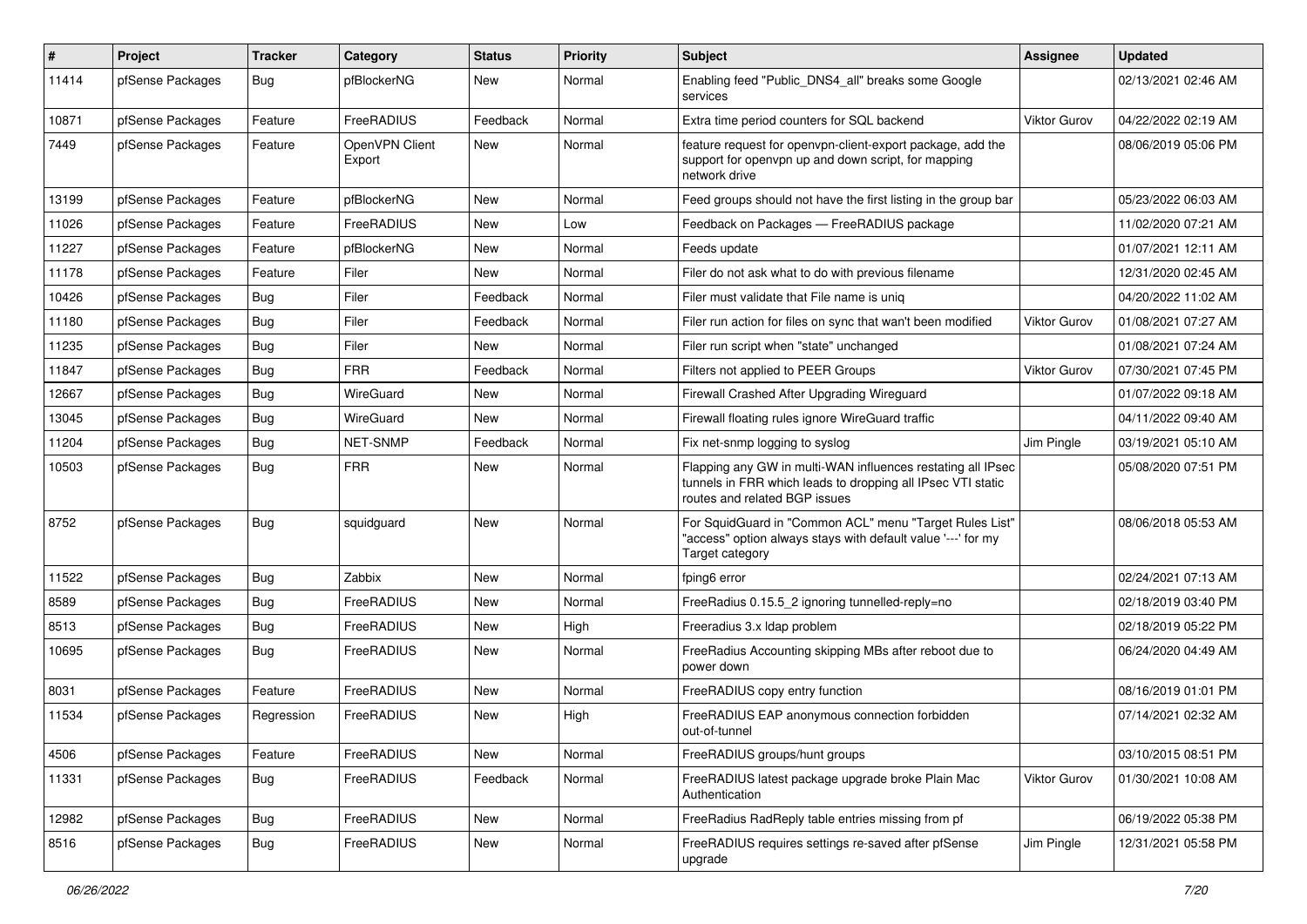| $\vert$ # | Project          | <b>Tracker</b> | Category               | <b>Status</b>                 | <b>Priority</b> | Subject                                                                                                                                                                 | <b>Assignee</b>     | <b>Updated</b>      |
|-----------|------------------|----------------|------------------------|-------------------------------|-----------------|-------------------------------------------------------------------------------------------------------------------------------------------------------------------------|---------------------|---------------------|
| 10908     | pfSense Packages | Feature        | FreeRADIUS             | Feedback                      | Normal          | FreeRADIUS server certificate not using full CA chain                                                                                                                   | <b>Viktor Gurov</b> | 04/22/2022 02:19 AM |
| 11802     | pfSense Packages | <b>Bug</b>     | FreeRADIUS             | <b>New</b>                    | Normal          | FreeRADIUS sync                                                                                                                                                         |                     | 05/10/2021 04:18 AM |
| 12742     | pfSense Packages | Bug            | FreeRADIUS             | Feedback                      | Normal          | freeRADIUS virtual-server-default: modules dailycounter,<br>monthlycounter, noresetcounter, expire_on_login in<br>authorize section prevent virtual server from loading |                     | 03/01/2022 12:45 PM |
| 12126     | pfSense Packages | Bug            | FreeRADIUS             | New                           | Normal          | freeradius3 0.15.7_31                                                                                                                                                   |                     | 10/11/2021 08:21 AM |
| 10935     | pfSense Packages | <b>Bug</b>     | <b>FRR</b>             | New                           | Normal          | FRR 0.6.7-6 - BGPD service recycled IPv6 without Route<br>Map                                                                                                           |                     | 12/30/2020 05:00 PM |
| 11206     | pfSense Packages | Feature        | <b>FRR</b>             | <b>Pull Request</b><br>Review | Normal          | <b>FRR 7.5</b>                                                                                                                                                          | Jim Pingle          | 01/08/2021 12:47 PM |
| 11836     | pfSense Packages | Bug            | <b>FRR</b>             | Assigned                      | Normal          | FRR ACCEPTFILTER unstable                                                                                                                                               | <b>Viktor Gurov</b> | 02/14/2022 07:20 AM |
| 10516     | pfSense Packages | Bug            | <b>FRR</b>             | New                           | Normal          | <b>FRR Access list</b>                                                                                                                                                  |                     | 12/06/2020 11:02 PM |
| 11841     | pfSense Packages | <b>Bug</b>     | <b>FRR</b>             | New                           | Normal          | FRR access lists default bahavior changed to permit by<br>default                                                                                                       |                     | 04/22/2021 09:52 AM |
| 12965     | pfSense Packages | Bug            | <b>FRR</b>             | <b>Pull Request</b><br>Review | Normal          | FRR BFD peer configuration is handled incorrectly in some<br>cases                                                                                                      | <b>Viktor Gurov</b> | 03/22/2022 08:04 AM |
| 12951     | pfSense Packages | Bug            | <b>FRR</b>             | Feedback                      | Normal          | FRR cannot remove IPv6 routes                                                                                                                                           |                     | 03/22/2022 09:24 PM |
| 11650     | pfSense Packages | Bug            | <b>FRR</b>             | New                           | Very Low        | FRR configuration broken on restore of manually edited<br>FRR config sections                                                                                           |                     | 03/10/2021 08:50 AM |
| 11377     | pfSense Packages | Bug            | <b>FRR</b>             | <b>Pull Request</b><br>Review | Normal          | <b>FRR</b> deinstall                                                                                                                                                    |                     | 03/10/2021 08:21 AM |
| 11936     | pfSense Packages | Bug            | <b>FRR</b>             | Incomplete                    | High            | FRR does not connect BGP when using password                                                                                                                            |                     | 05/19/2021 08:12 AM |
| 11477     | pfSense Packages | <b>Bug</b>     | <b>FRR</b>             | Feedback                      | Normal          | FRR does not recognize some BFD options                                                                                                                                 | <b>Viktor Gurov</b> | 02/26/2021 10:52 PM |
| 11681     | pfSense Packages | Bug            | <b>FRR</b>             | Feedback                      | Normal          | FRR generates invalid BFD configuration after removing<br>interfaces                                                                                                    | Viktor Gurov        | 07/14/2021 04:40 PM |
| 12889     | pfSense Packages | Feature        | <b>FRR</b>             | New                           | Normal          | FRR GUI add set ipv6 next-hop global                                                                                                                                    |                     | 03/02/2022 06:10 AM |
| 10789     | pfSense Packages | Feature        | <b>FRR</b>             | Feedback                      | Normal          | FRR integrated configuration and hitless reloads                                                                                                                        | Jim Pingle          | 01/20/2021 11:16 PM |
| 11961     | pfSense Packages | Bug            | <b>FRR</b>             | Feedback                      | Normal          | FRR OSPF add unwanted area 0 authentication to router<br>ospf                                                                                                           | Viktor Gurov        | 09/16/2021 10:25 PM |
| 11835     | pfSense Packages | Bug            | <b>FRR</b>             | New                           | Normal          | FRR OSPF redistributed connected routes disappearing                                                                                                                    |                     | 04/22/2021 07:11 AM |
| 11158     | pfSense Packages | <b>Bug</b>     | <b>FRR</b>             | New                           | High            | <b>FRR Prefix Lists</b>                                                                                                                                                 |                     | 12/30/2020 04:55 PM |
| 11130     | pfSense Packages | Feature        | <b>FRR</b>             | Feedback                      | Normal          | FRR RIP support                                                                                                                                                         | Jim Pingle          | 12/31/2021 04:19 PM |
| 10294     | pfSense Packages | Bug            | <b>FRR</b>             | New                           | Normal          | FRR Route Counts Incorrect on Status Page                                                                                                                               | Jim Pingle          | 02/26/2020 11:08 AM |
| 9141      | pfSense Packages | Feature        | <b>FRR</b>             | New                           | Very Low        | FRR xmlrpc                                                                                                                                                              | Jim Pingle          | 11/26/2018 07:49 AM |
| 11345     | pfSense Packages | Bug            | <b>FRR</b>             | Feedback                      | Normal          | FRR-OSPF - No "prefix-list" possible                                                                                                                                    | Jim Pingle          | 02/04/2021 11:03 PM |
| 8547      | pfSense Packages | Feature        | New Package<br>Request | New                           | Normal          | fwknop Port Knocking Package                                                                                                                                            |                     | 02/08/2021 12:17 PM |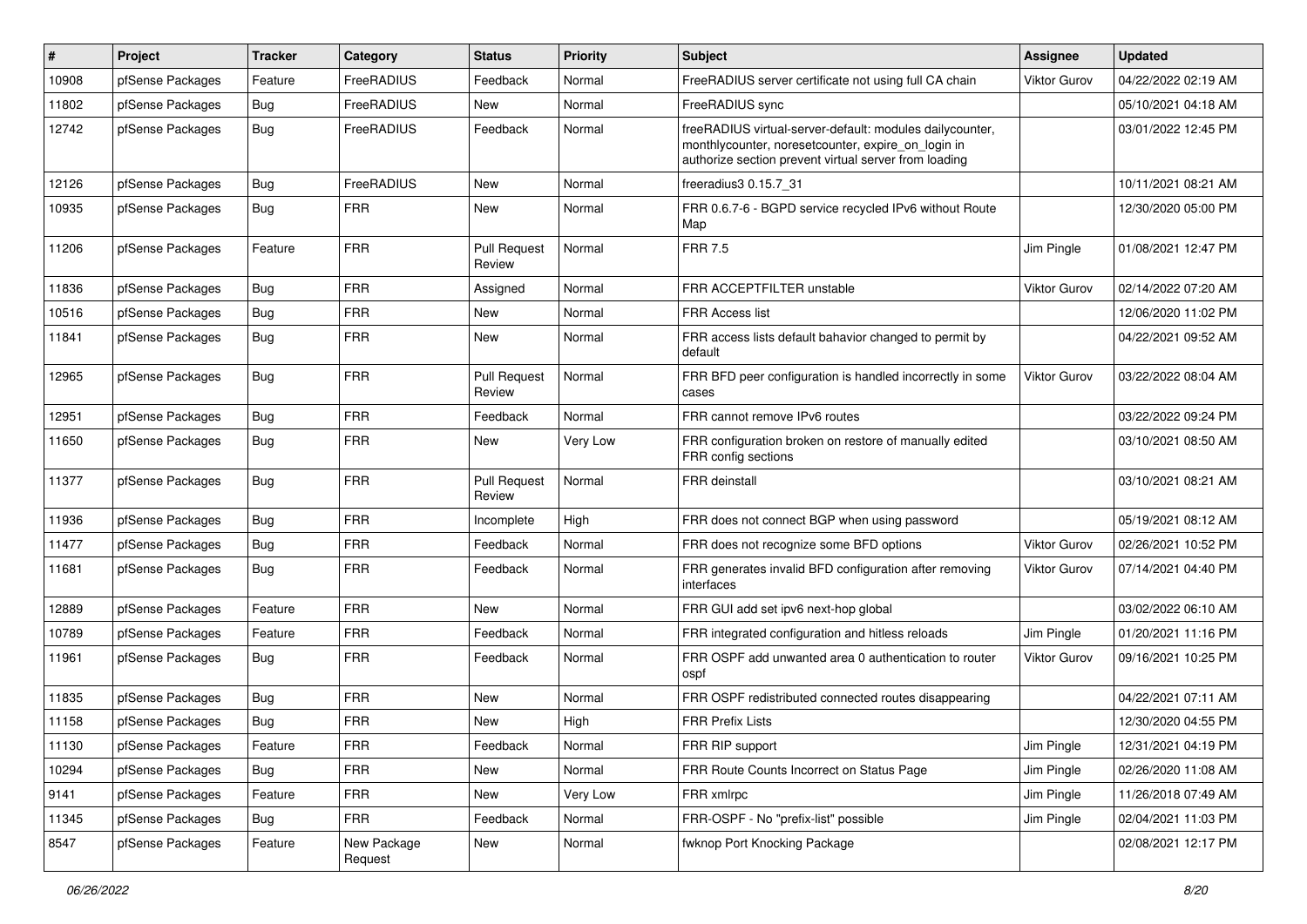| $\#$  | <b>Project</b>   | <b>Tracker</b> | Category               | <b>Status</b> | <b>Priority</b> | <b>Subject</b>                                                                             | <b>Assignee</b>     | <b>Updated</b>      |
|-------|------------------|----------------|------------------------|---------------|-----------------|--------------------------------------------------------------------------------------------|---------------------|---------------------|
| 12292 | pfSense Packages | Feature        | Suricata               | Feedback      | Normal          | GeoIP look on the Alerts, Blocked and Files pages                                          | <b>Viktor Gurov</b> | 08/23/2021 08:16 AM |
| 11266 | pfSense Packages | Feature        | AutoConfigBackup       | <b>New</b>    | Very Low        | Give an option to list restore point in "reverse" order/latest at<br>the top.              |                     | 01/19/2021 06:58 PM |
| 4503  | pfSense Packages | Feature        | New Package<br>Request | New           | Normal          | GNUGateKeeper H.323 Proxy Package                                                          |                     | 08/27/2019 02:54 AM |
| 6861  | pfSense Packages | Bug            | haproxy                | <b>New</b>    | Normal          | Ha-Proxy duplicated backend used in place of original<br>backend                           |                     | 02/18/2019 05:30 PM |
| 12427 | pfSense Packages | Todo           | haproxy                | New           | Normal          | ha-proxy: action order in the GUI is not keeped in the<br>resulting ha-proxy configuration |                     | 10/06/2021 07:02 AM |
| 13039 | pfSense Packages | Feature        | AWS VPC                | New           | Normal          | Handle transit gateway VPNs in the AWS VPN wizard                                          |                     | 04/11/2022 07:31 AM |
| 11937 | pfSense Packages | Bug            | haproxy                | Feedback      | Normal          | HAproxy "Use Client-IP" option breaks Captive Portal                                       | Viktor Gurov        | 06/22/2021 08:48 AM |
| 13022 | pfSense Packages | Bug            | haproxy                | Feedback      | Normal          | HAProxy - Sub Frontends ignore Client verification CA<br>certificates                      |                     | 04/06/2022 12:55 PM |
| 11036 | pfSense Packages | <b>Bug</b>     | haproxy                | <b>New</b>    | Normal          | <b>HAproxy ACL</b>                                                                         |                     | 02/11/2022 11:27 AM |
| 8982  | pfSense Packages | Feature        | haproxy                | New           | Normal          | HAproxy ACL support for map in configuration UI                                            |                     | 06/25/2019 01:49 AM |
| 7039  | pfSense Packages | <b>Bug</b>     | haproxy                | Feedback      | Normal          | HAProxy backend configuration does not handle<br>intermediate CAs properly                 |                     | 04/21/2022 12:40 PM |
| 11000 | pfSense Packages | <b>Bug</b>     | haproxy                | New           | Very Low        | haproxy deprecated trick suggested                                                         |                     | 12/23/2020 02:55 PM |
| 9500  | pfSense Packages | Bug            | haproxy                | New           | Normal          | HAproxy does not delete non-applicable action config                                       |                     | 01/18/2022 06:28 AM |
| 11756 | pfSense Packages | Bug            | haproxy                | Feedback      | Normal          | HaProxy does not transfer backend states during reload                                     | Viktor Gurov        | 07/14/2021 01:21 PM |
| 9261  | pfSense Packages | Bug            | haproxy                | New           | Normal          | haproxy GUI failure                                                                        |                     | 01/08/2019 12:41 PM |
| 9247  | pfSense Packages | Bug            | haproxy                | New           | Low             | HAProxy multiple server selection on stats pages doesn't<br>work                           |                     | 01/02/2019 04:44 PM |
| 7462  | pfSense Packages | Bug            | haproxy                | <b>New</b>    | Normal          | HAproxy not rebinding properly after WAN DHCP IP change                                    |                     | 01/11/2018 09:15 AM |
| 11135 | pfSense Packages | <b>Bug</b>     | haproxy                | Feedback      | High            | HAproxy OCSP reponse crontab bug                                                           | <b>Viktor Gurov</b> | 09/10/2021 11:51 AM |
| 8902  | pfSense Packages | <b>Bug</b>     | haproxy                | <b>New</b>    | Normal          | HAproxy package not use custom DNS for lookup on apply<br>new config                       |                     | 09/16/2018 08:16 AM |
| 8869  | pfSense Packages | Feature        | haproxy                | New           | Normal          | HAproxy should use RFC 7919 DH parameter files                                             |                     | 10/17/2018 10:46 AM |
| 10779 | pfSense Packages | Feature        | haproxy                | Feedback      | Normal          | <b>HAProxy SSL/TLS Compatibility Mode</b>                                                  | Viktor Gurov        | 04/22/2022 02:20 AM |
| 9077  | pfSense Packages | Feature        | haproxy                | New           | Normal          | haproxy UI: Add seperator lines                                                            |                     | 10/29/2018 06:06 AM |
| 6784  | pfSense Packages | Bug            | haproxy                | New           | Normal          | HAProxy version .48 will not use URL Table Alias for front<br>end listener                 |                     | 02/18/2019 05:32 PM |
| 13098 | pfSense Packages | <b>Bug</b>     | haproxy                | Feedback      | Low             | HAProxy Virtual IP broken link under Frontend setup                                        |                     | 04/27/2022 08:35 AM |
| 8121  | pfSense Packages | Feature        | haproxy                | <b>New</b>    | Normal          | haproxy, allow to generate backends even they don't seem<br>to be used                     |                     | 11/23/2017 04:04 AM |
| 11491 | pfSense Packages | Bug            | haproxy                | Feedback      | Normal          | haproxy-devel v0.62 2 - startup error 'httpchk'                                            | <b>Viktor Gurov</b> | 06/22/2021 08:46 AM |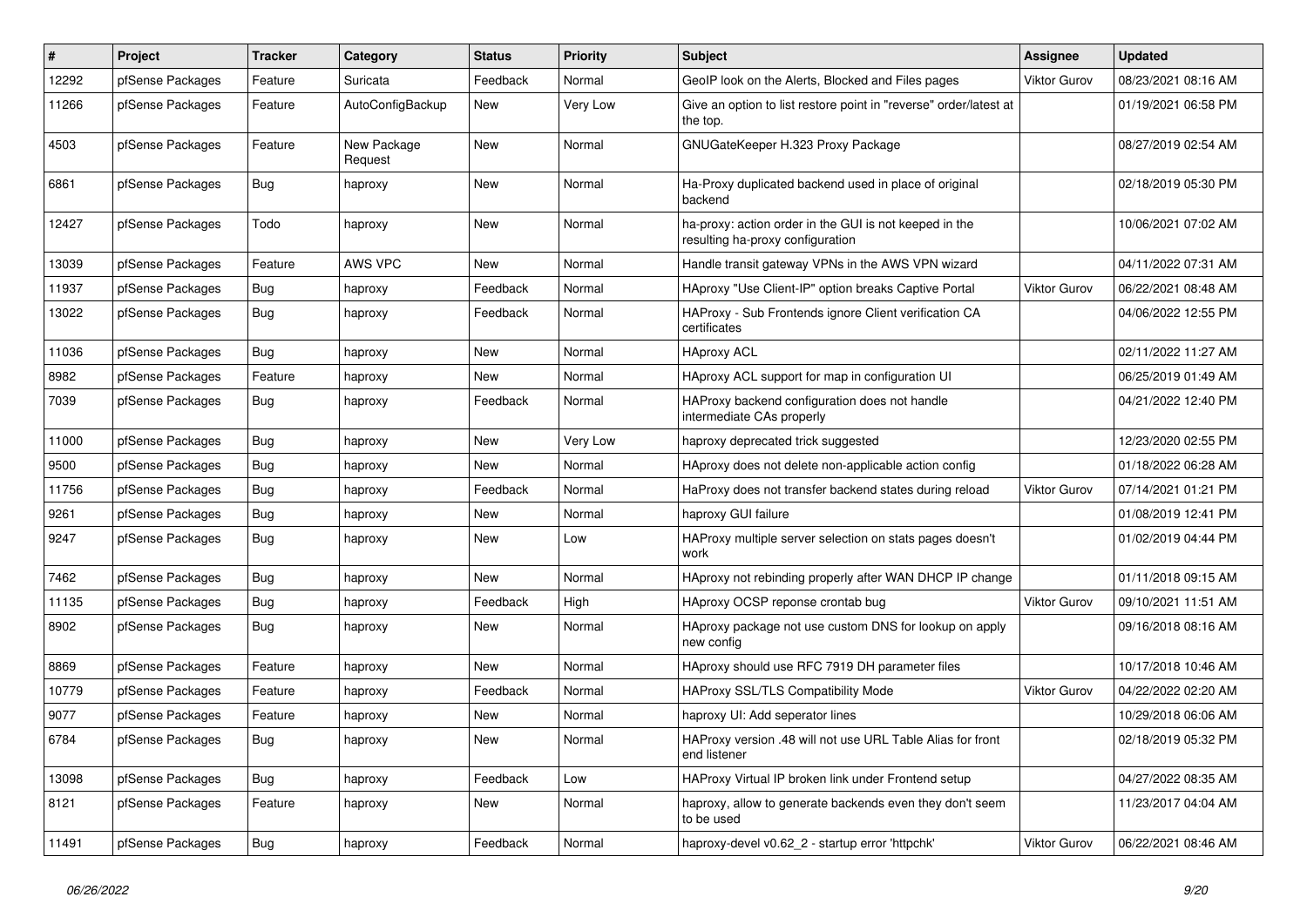| #     | Project          | <b>Tracker</b> | Category               | <b>Status</b> | <b>Priority</b> | <b>Subject</b>                                                                                  | <b>Assignee</b>       | <b>Updated</b>      |
|-------|------------------|----------------|------------------------|---------------|-----------------|-------------------------------------------------------------------------------------------------|-----------------------|---------------------|
| 8438  | pfSense Packages | Bug            | haproxy                | New           | High            | haproxy: can't use ACL for cert with http-response actions                                      |                       | 05/24/2018 01:12 PM |
| 9079  | pfSense Packages | Bug            | ntop                   | New           | Normal          | High CPU usage of ntopng even during IDLE and no<br>network traffic                             |                       | 12/16/2018 02:40 PM |
| 13180 | pfSense Packages | Bug            | pfBlockerNG            | New           | High            | High CPU Utilization with pfb_filter <sup>[]</sup> since PfBlockerNG<br>update to devel 3.1.0 4 |                       | 06/14/2022 08:00 AM |
| 6964  | pfSense Packages | Bug            | Suricata               | Feedback      | Normal          | Host OS Policy Assignment broken when using "Import" or<br>"Aliases" buttons                    | <b>Viktor Gurov</b>   | 08/20/2021 07:52 AM |
| 10796 | pfSense Packages | Feature        | Cellular               | Feedback      | Normal          | Huawei ME909u-521 support                                                                       |                       | 04/21/2022 12:40 PM |
| 9486  | pfSense Packages | Bug            | softflowd              | New           | Very Low        | ifindex values used for softflowd are incorrect                                                 |                       | 08/14/2019 02:30 PM |
| 12751 | pfSense Packages | Bug            | <b>FRR</b>             | New           | Normal          | Improve FRR route restoration after gateway events                                              |                       | 02/06/2022 11:07 PM |
| 13096 | pfSense Packages | Feature        | Snort                  | Feedback      | Normal          | Improve robustness of Snort Rules Update Log size<br>limitation logic                           | <b>Bill Meeks</b>     | 04/25/2022 12:22 PM |
| 11404 | pfSense Packages | Bug            | <b>FRR</b>             | Feedback      | Normal          | Incorrect prefix/access lists migration on update                                               | <b>Viktor Gurov</b>   | 02/18/2021 09:49 AM |
| 11837 | pfSense Packages | Feature        | <b>FRR</b>             | New           | Low             | Increase field length of FRR Networks in Access Lists and<br><b>Prefix Lists</b>                |                       | 04/22/2021 07:10 AM |
| 11777 | pfSense Packages | Bug            | Unbound                | <b>New</b>    | Very Low        | Input validation prevents DNS Resolver from being disabled                                      |                       | 04/05/2021 05:51 PM |
| 13261 | pfSense Packages | Bug            | sudo                   | Feedback      | Normal          | Input validation rejects empty "sudo" command list, but<br>GUI text says it can be empty        |                       | 06/24/2022 02:50 PM |
| 10831 | pfSense Packages | Feature        | New Package<br>Request | <b>New</b>    | Very Low        | Integration of nntp-proxy into pfsense                                                          |                       | 08/13/2020 09:09 AM |
| 11343 | pfSense Packages | Bug            | <b>BIND</b>            | Feedback      | Low             | Invalid link to pfSense-pkg-bind changelog                                                      | Viktor Gurov          | 04/05/2022 08:12 AM |
| 12278 | pfSense Packages | Regression     | Zabbix                 | Feedback      | Normal          | Invalid plugin certificates() function name                                                     | <b>Viktor Gurov</b>   | 08/19/2021 05:52 AM |
| 12358 | pfSense Packages | Feature        | pfBlockerNG            | New           | Normal          | IP List Copy/Import/Export                                                                      |                       | 09/09/2021 01:56 PM |
| 13246 | pfSense Packages | Feature        | iperf                  | New           | Normal          | iperf3 service controls do not work                                                             |                       | 06/05/2022 06:51 PM |
| 12822 | pfSense Packages | Bug            | pfBlockerNG            | New           | Normal          | IPv4 Source ASN format not working                                                              |                       | 02/18/2022 10:47 AM |
| 11693 | pfSense Packages | <b>Bug</b>     | <b>FRR</b>             | Feedback      | Normal          | IPv6 static routing fails                                                                       | <b>Viktor Gurov</b>   | 04/26/2022 08:50 AM |
| 10297 | pfSense Packages | Feature        | FreeRADIUS             | Assigned      | Normal          | IPv6 user attributes                                                                            |                       | 04/21/2022 12:39 PM |
| 11848 | pfSense Packages | <b>Bug</b>     | Squid                  | New           | Normal          | Issue with squid cache download speed                                                           |                       | 04/23/2021 09:30 PM |
| 7411  | pfSense Packages | Todo           | ladvd                  | New           | Low             | LADVD Devices not wide enough                                                                   |                       | 10/22/2017 05:04 AM |
| 3962  | pfSense Packages | Bug            | ladvd                  | Confirmed     | Normal          | LADVD interface handling issues with lagg and bridge                                            |                       | 12/05/2016 01:59 PM |
| 11509 | pfSense Packages | Bug            | <b>LCDProc</b>         | New           | Low             | LCD package - not starting at boot - stop and start in Status<br>Window not possible            |                       | 02/23/2021 10:55 AM |
| 12084 | pfSense Packages | <b>Bug</b>     | <b>FRR</b>             | New           | Normal          | libfrr.so.0 error on SG-1100                                                                    |                       | 06/26/2021 08:22 AM |
| 12760 | pfSense Packages | Bug            | WireGuard              | New           | Normal          | Link-local addresses disallowed on Wireguard interfaces                                         | Christian<br>McDonald | 02/07/2022 03:50 AM |
| 10502 | pfSense Packages | <b>Bug</b>     | lldpd                  | In Progress   | Normal          | LLDP spamming errors on Netgate XG-7100                                                         |                       | 04/21/2022 12:39 PM |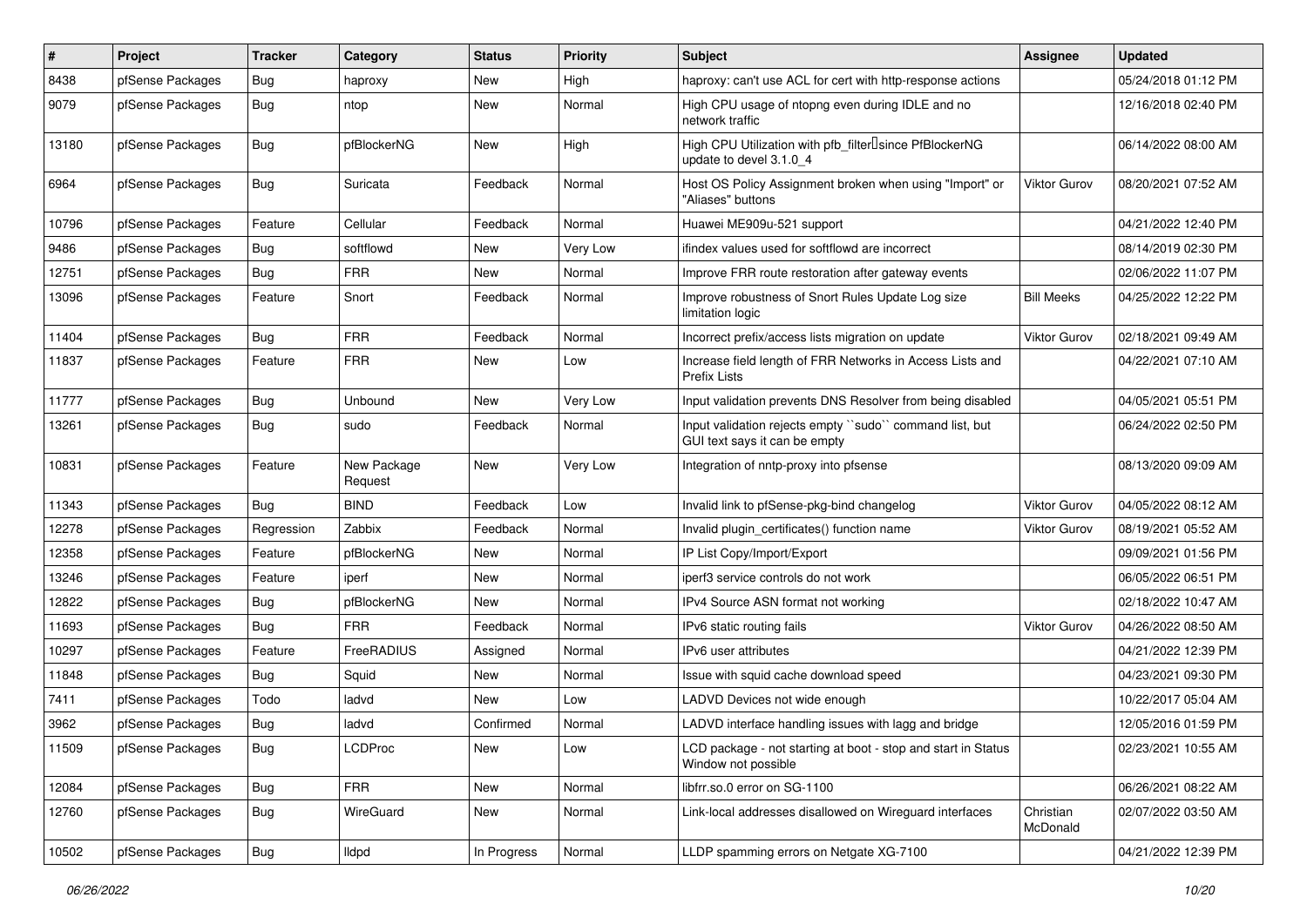| $\pmb{\#}$ | Project          | <b>Tracker</b> | Category                     | <b>Status</b> | <b>Priority</b> | <b>Subject</b>                                                                          | <b>Assignee</b>       | <b>Updated</b>      |
|------------|------------------|----------------|------------------------------|---------------|-----------------|-----------------------------------------------------------------------------------------|-----------------------|---------------------|
| 6651       | pfSense Packages | Feature        | <b>FRR</b>                   | Feedback      | Normal          | Loopback interfaces                                                                     | Christian<br>McDonald | 12/25/2021 02:42 PM |
| 13053      | pfSense Packages | <b>Bug</b>     | <b>ACME</b>                  | New           | Normal          | LoopiaAPI error handling                                                                |                       | 05/05/2022 10:58 AM |
| 8315       | pfSense Packages | Bug            | Mail report                  | Feedback      | Normal          | Mail Report mail report send() behavior different than<br>notify_via_smtp()             | Jim Pingle            | 09/24/2019 10:12 AM |
| 12033      | pfSense Packages | Bug            | pfBlockerNG                  | New           | Normal          | maxmindb and sqlite3 modules not found                                                  |                       | 10/01/2021 04:42 AM |
| 13202      | pfSense Packages | <b>Bug</b>     | pfBlockerNG                  | New           | Normal          | Missing Protocols on IP Feed Groups Advanced<br>Inbound/Outbound Firewall Rule settings |                       | 05/23/2022 08:58 AM |
| 9648       | pfSense Packages | Feature        | haproxy                      | New           | Very Low        | Multiple node Sync HAProxy configuration to backup CARP<br>members via XMLRPC.          |                       | 07/25/2019 10:04 AM |
| 9973       | pfSense Packages | Feature        | <b>NRPE</b>                  | New           | Normal          | Nagios NRPE package isn't IPv6 capable                                                  |                       | 12/20/2019 03:15 PM |
| 10990      | pfSense Packages | <b>Bug</b>     | <b>NET-SNMP</b>              | Feedback      | Normal          | net-snmp IPv6 listen address needs to be wrapped in<br>square brackets                  |                       | 03/19/2021 05:09 AM |
| 11610      | pfSense Packages | <b>Bug</b>     | <b>NET-SNMP</b>              | New           | Normal          | NET-SNMP is not setting the correct permissions on AgentX                               |                       | 06/28/2021 07:54 AM |
| 11970      | pfSense Packages | Bug            | Coreboot                     | New           | Normal          | Netgate Firmware Upgrade Doesn't Work on XG-2758                                        |                       | 04/21/2022 12:39 PM |
| 12073      | pfSense Packages | <b>Bug</b>     | <b>NET-SNMP</b>              | Feedback      | Normal          | netsnmptrapd.conf syntax is wrong                                                       |                       | 04/21/2022 12:40 PM |
| 11138      | pfSense Packages | Feature        | FreeRADIUS                   | New           | Normal          | new WebGUI checkboxes needed                                                            |                       | 12/07/2020 08:28 AM |
| 12656      | pfSense Packages | Feature        | New Package<br>Request       | New           | Normal          | <b>NextDNS</b>                                                                          |                       | 01/31/2022 01:50 AM |
| 11592      | pfSense Packages | <b>Bug</b>     | node exporter                | New           | Normal          | Node exporter can not read system statistics                                            |                       | 10/15/2021 09:37 PM |
| 11515      | pfSense Packages | <b>Bug</b>     | node exporter                | Feedback      | Normal          | node exporter 0.18.1 1 - Unable to interact or start the<br>service from web ui         | Viktor Gurov          | 07/14/2021 12:37 PM |
| 11182      | pfSense Packages | Bug            | <b>NRPE</b>                  | <b>New</b>    | Normal          | NRPE in HA syncs the bind IP                                                            |                       | 12/01/2021 02:15 AM |
| 5174       | pfSense Packages | Feature        | <b>NRPE</b>                  | New           | Normal          | nrpe: check sensors doesnt work, missing Imsensors                                      |                       | 11/15/2015 12:49 AM |
| 11530      | pfSense Packages | <b>Bug</b>     | ntop                         | Feedback      | Low             | ntopng 4.2 needs to be updated to 4.3, Bug when accessing<br>a host for details         |                       | 03/05/2022 08:35 PM |
| 7000       | pfSense Packages | Feature        | ntop                         | New           | Normal          | ntopng historical data needs to be reworked                                             |                       | 01/14/2017 09:20 AM |
| 11274      | pfSense Packages | <b>Bug</b>     | ntop                         | Feedback      | Normal          | ntopng https web server does not present full certificate<br>chain                      | Viktor Gurov          | 01/28/2021 09:51 AM |
| 10783      | pfSense Packages | <b>Bug</b>     | ntop                         | New           | Normal          | NtopNG is very unstable on arm64                                                        |                       | 07/22/2020 09:07 AM |
| 9143       | pfSense Packages | <b>Bug</b>     | ntop                         | New           | Normal          | ntopng not displaying values in historical correctly                                    |                       | 11/22/2018 07:24 AM |
| 12444      | pfSense Packages | <b>Bug</b>     | ntop                         | New           | Normal          | ntopng throws errors when viewing single host                                           |                       | 10/11/2021 12:39 PM |
| 10370      | pfSense Packages | Bug            | ntop                         | New           | Normal          | ntopng Timeseries not send to InfluxDB                                                  |                       | 03/30/2020 09:42 AM |
| 9537       | pfSense Packages | Bug            | <b>Status Traffic Totals</b> | <b>New</b>    | Normal          | One month offset in displayed data between time changes                                 | <b>Jared Dillard</b>  | 05/01/2020 08:27 AM |
| 12506      | pfSense Packages | <b>Bug</b>     | Suricata                     | Feedback      | Normal          | Only selected instance is restarted on suppress list change                             | Viktor Gurov          | 12/01/2021 04:43 AM |
| 13247      | pfSense Packages | Bug            | open-vm-tools                | New           | Low             | Open-VM-Tools service actions do not work                                               |                       | 06/05/2022 07:09 PM |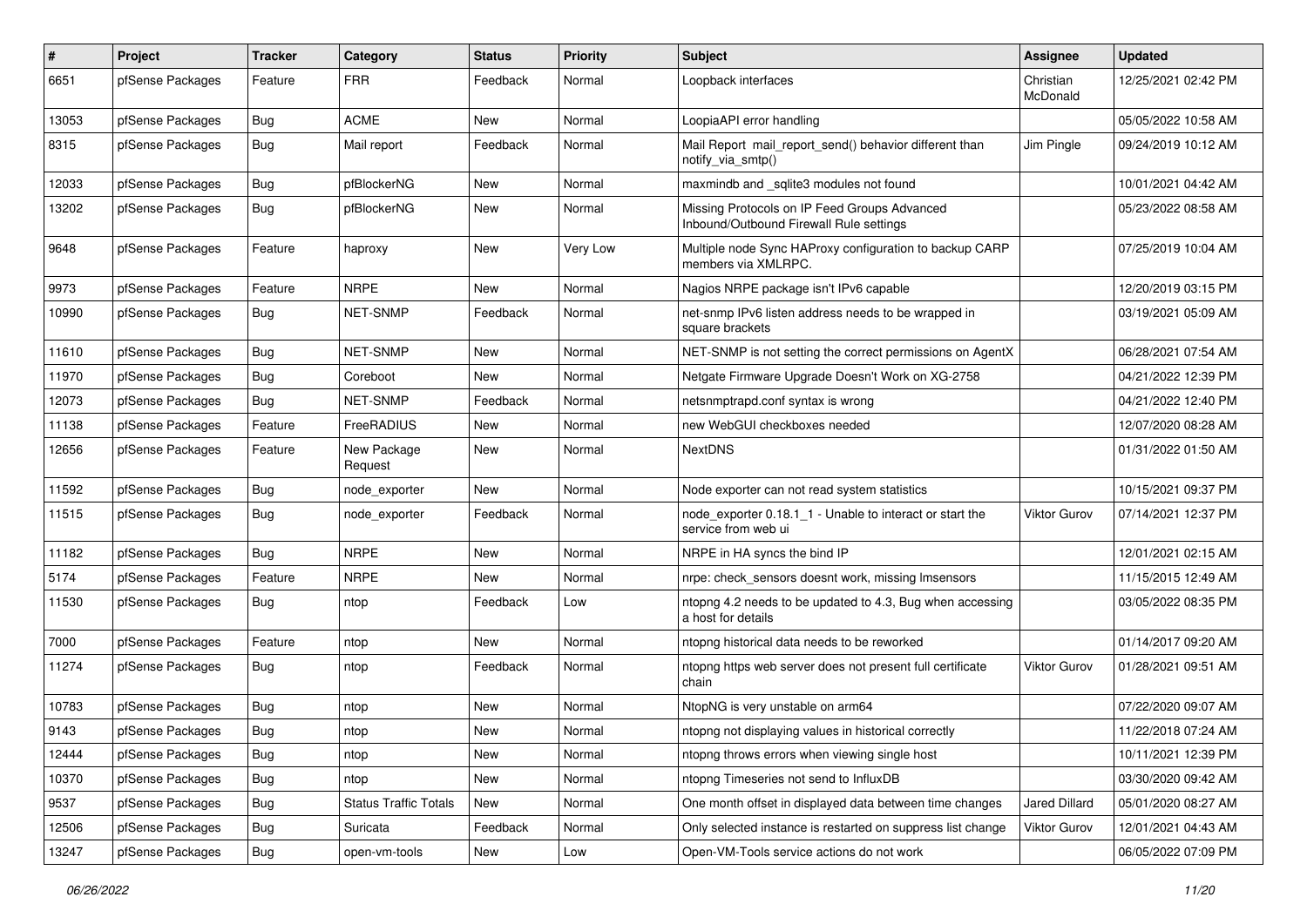| $\#$  | Project          | <b>Tracker</b> | Category                 | <b>Status</b>                 | <b>Priority</b> | <b>Subject</b>                                                                                                         | <b>Assignee</b>     | <b>Updated</b>      |
|-------|------------------|----------------|--------------------------|-------------------------------|-----------------|------------------------------------------------------------------------------------------------------------------------|---------------------|---------------------|
| 8517  | pfSense Packages | Feature        | New Package<br>Request   | New                           | Normal          | OpenConnect client                                                                                                     |                     | 08/13/2019 10:01 AM |
| 8148  | pfSense Packages | Feature        | OpenVPN Client<br>Export | New                           | Very Low        | OpenVPN - Output Windows Client .MSI Installer for GPO<br>deployment                                                   |                     | 11/30/2017 01:24 PM |
| 7699  | pfSense Packages | Feature        | OpenVPN Client<br>Export | New                           | Normal          | OpenVPN Client Export - Default Gateway                                                                                |                     | 08/19/2019 03:32 PM |
| 12475 | pfSense Packages | Bug            | OpenVPN Client<br>Export | Feedback                      | Normal          | OpenVPN Client Export does not show certificate without<br>private key                                                 | Jim Pingle          | 02/17/2022 08:24 AM |
| 9085  | pfSense Packages | Feature        | OpenVPN Client<br>Export | New                           | Low             | OpenVPN connect/disconnect scripts                                                                                     |                     | 08/13/2019 09:15 AM |
| 10570 | pfSense Packages | Feature        | OpenVPN Client<br>Export | New                           | Very Low        | OpenVPN Export for iOS should use .ovpn12 for certs and<br>private key                                                 |                     | 05/19/2020 10:12 AM |
| 11165 | pfSense Packages | Feature        | OpenVPN Client<br>Export | <b>New</b>                    | Very Low        | OpenVPN Exporter - Allow for name customization                                                                        |                     | 07/10/2021 12:58 PM |
| 13284 | pfSense Packages | Feature        | FreeRADIUS               | <b>New</b>                    | Normal          | Option to define "Issuer" in OPT configuration.                                                                        | Jakob<br>Nordgarden | 06/19/2022 12:10 PM |
| 11749 | pfSense Packages | Feature        | pfBlockerNG              | <b>New</b>                    | Normal          | Option to disable NAT rule creation                                                                                    |                     | 04/06/2021 11:45 PM |
| 13160 | pfSense Packages | Feature        | Status_Monitoring        | <b>Pull Request</b><br>Review | Normal          | Option to sort monitoring graph views                                                                                  |                     | 05/13/2022 12:06 PM |
| 13043 | pfSense Packages | Bug            | WireGuard                | New                           | Normal          | OSPF over Wireguard interface doesn't populate neighbors<br>after reboot                                               |                     | 04/11/2022 09:22 AM |
| 9616  | pfSense Packages | Feature        | New Package<br>Request   | New                           | Normal          | Package for Docs                                                                                                       |                     | 03/26/2020 06:34 AM |
| 10526 | pfSense Packages | <b>Bug</b>     | pfBlockerNG              | New                           | Normal          | Package pfBlockerNG Crashes on Alert view                                                                              |                     | 05/04/2020 08:59 AM |
| 7954  | pfSense Packages | Bug            | Squid                    | Confirmed                     | Normal          | Package upgrade/reinstall gets stuck on deinstall if the<br>package-provided service is not running                    |                     | 10/18/2017 12:04 PM |
| 13209 | pfSense Packages | Bug            | pfBlockerNG              | New                           | Low             | Parsing Filter log by pfBlockerNG creates IP Block log with<br>Source/Destination mixed up or wrong Direcion           | <b>Viktor Gurov</b> | 05/25/2022 03:50 AM |
| 13154 | pfSense Packages | <b>Bug</b>     | pfBlockerNG              | Confirmed                     | Normal          | pfBlocker causing excessive CPU load                                                                                   |                     | 06/14/2022 01:14 PM |
| 11398 | pfSense Packages | Bug            | pfBlockerNG              | New                           | Normal          | pfBlocker upgrade hangs forever                                                                                        |                     | 04/21/2022 12:39 PM |
| 12706 | pfSense Packages | <b>Bug</b>     | pfBlockerNG              | Feedback                      | Normal          | pfBlockerNG and unbound does not work after switching<br>/var to RAM disk                                              | Viktor Gurov        | 03/24/2022 10:47 AM |
| 11261 | pfSense Packages | <b>Bug</b>     | pfBlockerNG              | New                           | Normal          | pfBlockerNG ASN numbers in IPv4 (/IPv6) Custom_List<br>generate error(s) "Invalid numeric literal at line 1, column 7" |                     | 01/28/2021 08:34 AM |
| 10164 | pfSense Packages | Bug            | pfBlockerNG              | New                           | Normal          | pfBlockerNG dashboard widget position is not maintained<br>when updating                                               |                     | 01/06/2020 10:06 AM |
| 12330 | pfSense Packages | Bug            | pfBlockerNG              | Feedback                      | Normal          | pfBlockerNG devel creating invalid NAT rules on boot                                                                   |                     | 04/21/2022 12:40 PM |
| 9662  | pfSense Packages | Bug            | pfBlockerNG              | New                           | Normal          | PfblockerNG do not update after pfsense reboot and wait for<br>next cron task                                          |                     | 08/20/2019 09:00 AM |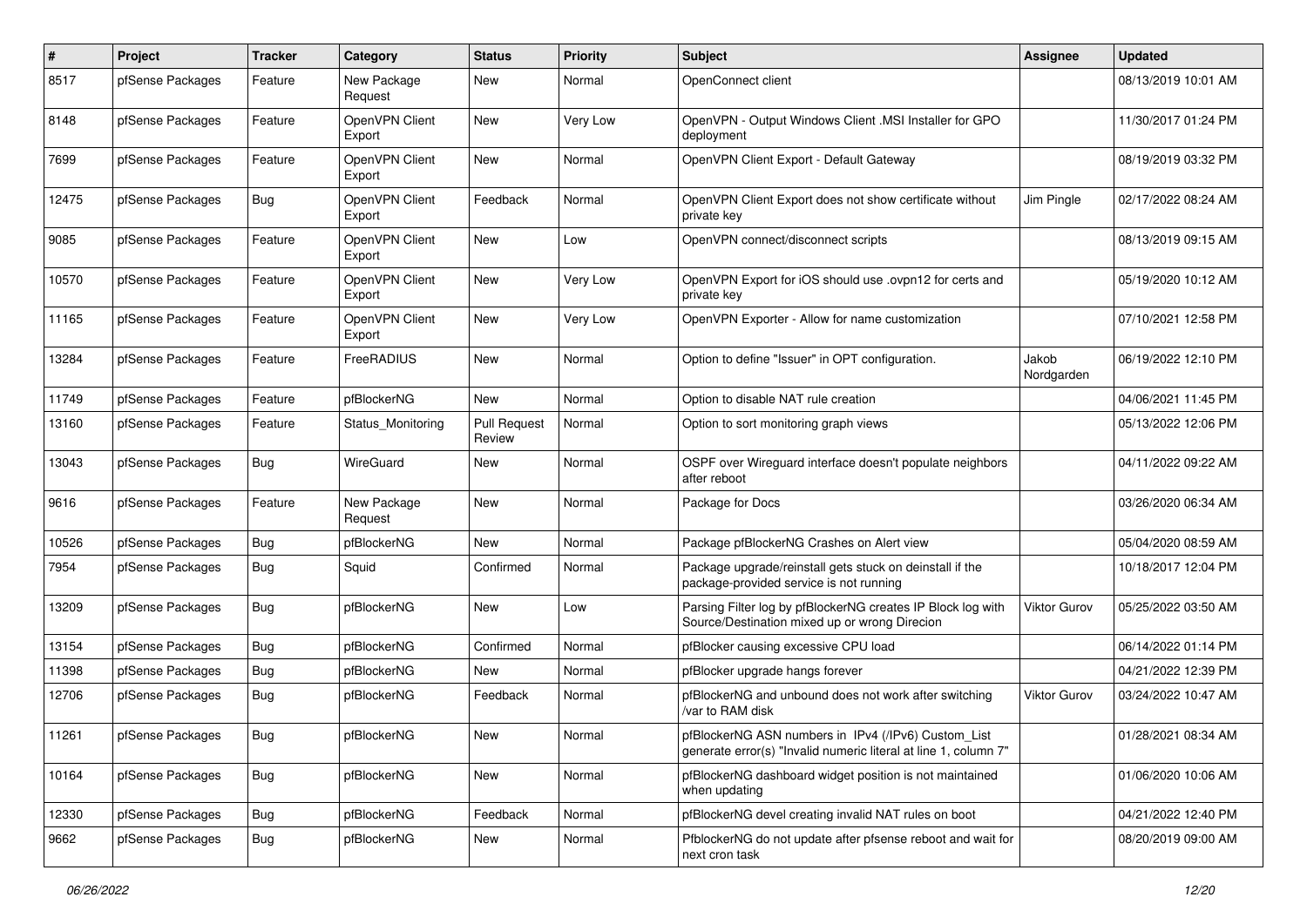| $\sharp$ | Project          | <b>Tracker</b> | Category      | <b>Status</b>                 | Priority | <b>Subject</b>                                                                                        | Assignee            | <b>Updated</b>      |
|----------|------------------|----------------|---------------|-------------------------------|----------|-------------------------------------------------------------------------------------------------------|---------------------|---------------------|
| 13156    | pfSense Packages | Regression     | pfBlockerNG   | New                           | Normal   | pfBlockerNG IP block stats do not work                                                                |                     | 06/13/2022 08:16 PM |
| 12932    | pfSense Packages | Feature        | pfBlockerNG   | <b>New</b>                    | High     | pfblockerng per user whitelist                                                                        |                     | 03/11/2022 11:08 AM |
| 11209    | pfSense Packages | Feature        | pfBlockerNG   | New                           | Normal   | pfBlockerNG soft blocking                                                                             |                     | 01/01/2021 02:07 PM |
| 10252    | pfSense Packages | Bug            | pfBlockerNG   | <b>New</b>                    | High     | pfblockerng-devel                                                                                     |                     | 02/11/2020 05:18 PM |
| 12918    | pfSense Packages | Feature        | pfBlockerNG   | <b>New</b>                    | Normal   | pfBlockerNG-devel changes from xmlrpc sync do not take<br>effect immediately                          |                     | 03/07/2022 02:29 PM |
| 12916    | pfSense Packages | <b>Bug</b>     | pfBlockerNG   | <b>New</b>                    | Normal   | pfBlockerNG-devel cron job does not trigger xmlrpc sync                                               | <b>Viktor Gurov</b> | 04/11/2022 12:55 PM |
| 10253    | pfSense Packages | Bug            | pfBlockerNG   | New                           | Normal   | pfblockerng-devel uses user interface for VIP causing issues<br>with other services                   |                     | 02/11/2020 09:17 AM |
| 9724     | pfSense Packages | Bug            | pfBlockerNG   | <b>New</b>                    | High     | pfblockerng-firewall-filter-service-will-not-start                                                    |                     | 09/05/2019 06:32 AM |
| 10278    | pfSense Packages | Bug            | pfBlockerNG   | New                           | Normal   | pfBlockerNG: Formatting issue on DNSBL stats page                                                     |                     | 02/24/2020 01:36 PM |
| 10590    | pfSense Packages | <b>Bug</b>     | pfBlockerNG   | <b>New</b>                    | Normal   | pfBlockerNG: Invalid argument supplied for foreach()                                                  |                     | 05/26/2020 08:22 AM |
| 11260    | pfSense Packages | Feature        | pfBlockerNG   | New                           | Normal   | pfBlockerNG: predefined ASN groups for Google, Facebook,<br>Apple, etc with useful selections         |                     | 01/18/2021 03:46 PM |
| 11040    | pfSense Packages | Bug            | pfBlockerNG   | <b>New</b>                    | Normal   | pfb filter core faults when clearing firewall log                                                     |                     | 11/07/2020 01:44 PM |
| 6471     | pfSense Packages | <b>Bug</b>     | squidguard    | <b>New</b>                    | Normal   | pfsense 2.3.1 squidguard -> common ACL -> Target Rules<br>List missing                                |                     | 06/08/2016 06:22 PM |
| 6521     | pfSense Packages | <b>Bug</b>     | squidguard    | New                           | Normal   | pfsense 2.3.1 squidguard -> Groups ACL -> Target Rules<br>List missing                                |                     | 06/25/2016 10:49 PM |
| 11525    | pfSense Packages | Bug            | Suricata      | New                           | Normal   | pfsense 2.5.0 release version for vlan issue to suricata                                              |                     | 11/11/2021 08:16 AM |
| 10760    | pfSense Packages | Bug            | <b>BIND</b>   | New                           | High     | pfSense BIND 9.14.12 server terminates due to assertion<br>failure                                    |                     | 07/11/2020 04:53 PM |
| 10693    | pfSense Packages | Bug            | <b>BIND</b>   | New                           | Normal   | pfSense Bind Zone Editor UI does not update zone serial<br>number when a change is made               |                     | 09/01/2021 12:51 AM |
| 10279    | pfSense Packages | <b>Bug</b>     | open-vm-tools | New                           | Normal   | pfSense's OpenVM Tools on ESXi 6.7 no longer provides<br>guest vm functionality                       |                     | 03/01/2020 06:07 PM |
| 11898    | pfSense Packages | <b>Bug</b>     | apcupsd       | New                           | Normal   | PHP error from apcupsd dashboard widget                                                               |                     | 05/07/2021 09:12 AM |
| 10692    | pfSense Packages | <b>Bug</b>     | PIMD          | Feedback                      | Normal   | PIMD starts twice at boot                                                                             |                     | 04/21/2022 12:40 PM |
| 12538    | pfSense Packages | Bug            | <b>PIMD</b>   | New                           | Normal   | PIMD sub-interface bug                                                                                |                     | 11/20/2021 09:44 PM |
| 12907    | pfSense Packages | <b>Bug</b>     | <b>PIMD</b>   | Feedback                      | Normal   | PIMD: Nonexistent interfaces should be hidden/disabled in<br>pimd.conf before bringing up the service |                     | 03/07/2022 03:51 PM |
| 11827    | pfSense Packages | Feature        | <b>ACME</b>   | New                           | Normal   | Please include acme deploy folder/scripts                                                             |                     | 03/06/2022 04:31 AM |
| 11163    | pfSense Packages | Feature        | <b>ACME</b>   | <b>Pull Request</b><br>Review | Normal   | Preferred Chain option                                                                                |                     | 10/18/2021 09:10 AM |
| 11826    | pfSense Packages | Feature        | <b>ACME</b>   | <b>New</b>                    | Normal   | Preserve acme SAN Method parameters for new cert<br>creations                                         |                     | 04/20/2021 02:02 PM |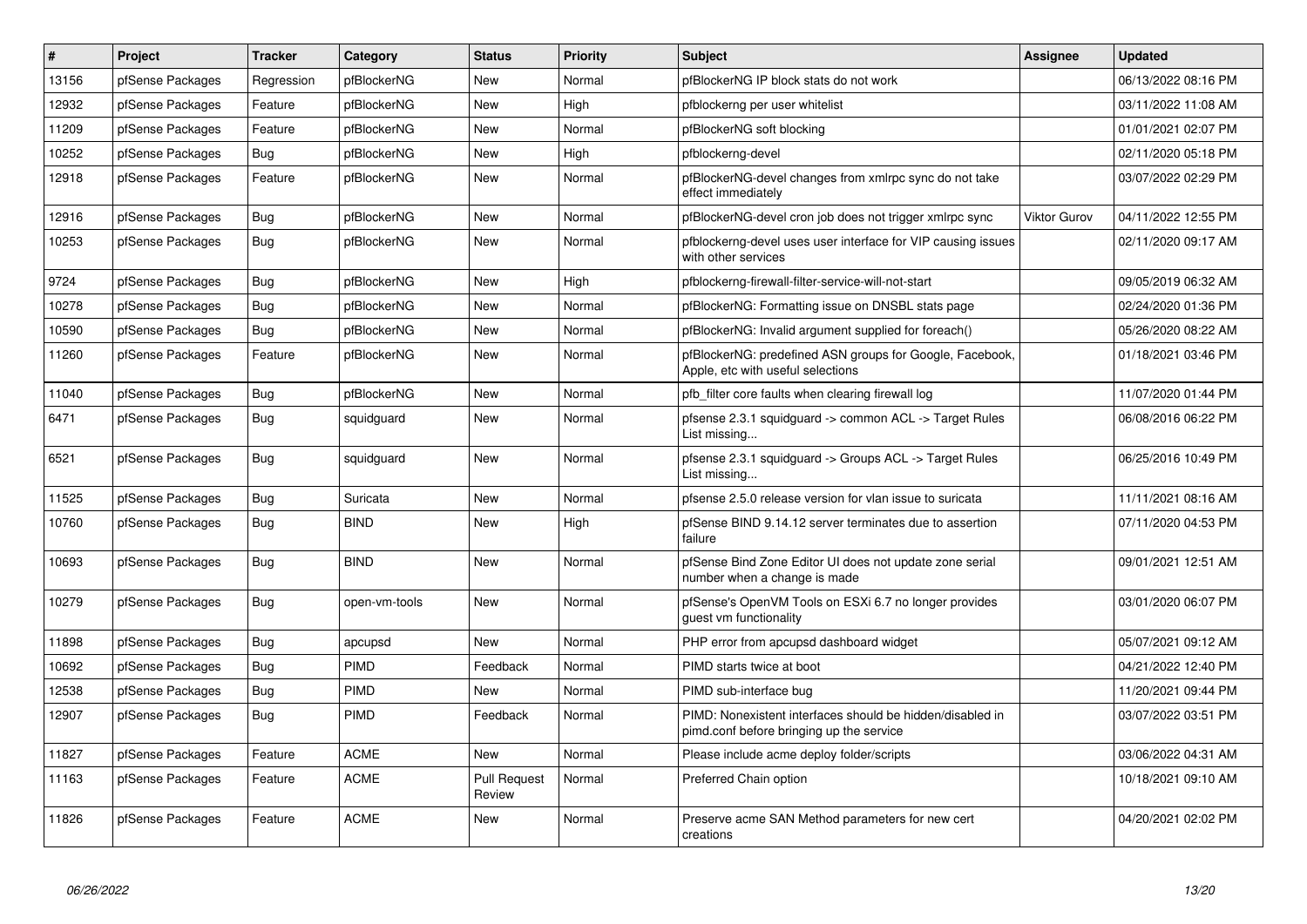| $\pmb{\#}$ | Project          | <b>Tracker</b> | Category                 | <b>Status</b> | Priority        | <b>Subject</b>                                                                                  | <b>Assignee</b> | <b>Updated</b>      |
|------------|------------------|----------------|--------------------------|---------------|-----------------|-------------------------------------------------------------------------------------------------|-----------------|---------------------|
| 6176       | pfSense Packages | Feature        | OpenVPN Client<br>Export | <b>New</b>    | Normal          | Privilege for OpenVPN Client Export                                                             |                 | 10/05/2020 07:33 AM |
| 13197      | pfSense Packages | Feature        | pfBlockerNG              | New           | Normal          | Put a Single donation link and a proper patreon lin in the<br>pfBlocker Support Banner / Widget |                 | 05/23/2022 05:35 AM |
| 12179      | pfSense Packages | Feature        | qemu-guest-agent         | <b>New</b>    | Normal          | QEMU package                                                                                    |                 | 07/30/2021 08:02 AM |
| 8264       | pfSense Packages | Bug            | FreeRADIUS               | New           | Normal          | Radiusd restart on WAN change results in freeradius not<br>running (and possible solution)      |                 | 04/21/2022 12:39 PM |
| 11185      | pfSense Packages | Bug            | ntop                     | Feedback      | Normal          | Redis service stopping before NtopNg                                                            |                 | 04/21/2022 12:40 PM |
| 13194      | pfSense Packages | Bug            | pfBlockerNG              | New           | Normal          | Remove dead Malc0de feed                                                                        |                 | 05/23/2022 05:16 AM |
| 12351      | pfSense Packages | Todo           | pfBlockerNG              | Feedback      | Normal          | Remove non-functional feeds                                                                     | Viktor Gurov    | 02/04/2022 02:29 PM |
| 13196      | pfSense Packages | Feature        | pfBlockerNG              | <b>New</b>    | Normal          | remove NoVirusThanks feed                                                                       |                 | 05/23/2022 06:05 AM |
| 10188      | pfSense Packages | Bug            | pfBlockerNG              | <b>New</b>    | Normal          | Reputation tab is not working                                                                   |                 | 01/24/2020 10:06 AM |
| 10347      | pfSense Packages | Feature        | OpenVPN Client<br>Export | <b>New</b>    | Normal          | Request to add pull-filter                                                                      |                 | 07/29/2020 08:11 AM |
| 9348       | pfSense Packages | Bug            | <b>ACME</b>              | <b>New</b>    | Normal          | Results of Acme certificate issuance/renewal are not<br>properly formatted                      |                 | 02/22/2019 12:08 PM |
| 12653      | pfSense Packages | Regression     | <b>FRR</b>               | Feedback      | Normal          | RIP related startup error                                                                       | Viktor Gurov    | 12/30/2021 08:37 AM |
| 11823      | pfSense Packages | Feature        | <b>FRR</b>               | <b>New</b>    | Normal          | Route handling enhancements                                                                     |                 | 04/19/2021 06:23 PM |
| 12338      | pfSense Packages | Bug            | <b>RRD Summary</b>       | <b>New</b>    | Normal          | RRD Summary does not report data on 3100                                                        |                 | 04/15/2022 02:54 PM |
| 12865      | pfSense Packages | Todo           | <b>RRD Summary</b>       | Feedback      | Normal          | <b>RRD Summary improvements</b>                                                                 | Viktor Gurov    | 03/04/2022 12:20 PM |
| 12643      | pfSense Packages | Regression     | Suricata                 | Feedback      | Normal          | Rule categories are cleared after clicking the save button on<br>the Global Settings page       |                 | 12/30/2021 03:44 AM |
| 12963      | pfSense Packages | Feature        | Nmap                     | Feedback      | Normal          | Run nmap scans in the background                                                                | Jim Pingle      | 06/06/2022 06:55 PM |
| 11155      | pfSense Packages | Feature        | pfBlockerNG              | Feedback      | Normal          | SafeSearch AAAA                                                                                 | Viktor Gurov    | 02/05/2021 04:54 AM |
| 11248      | pfSense Packages | Feature        | squidguard               | Feedback      | Normal          | SafeSearch update                                                                               | Viktor Gurov    | 01/28/2021 10:01 AM |
| 3424       | pfSense Packages | Feature        | New Package<br>Request   | New           | Normal          | <b>SCEP</b> server                                                                              |                 | 08/13/2019 10:02 AM |
| 13179      | pfSense Packages | Feature        | pfBlockerNG              | <b>New</b>    | High            | Search based on CIDR                                                                            |                 | 05/17/2022 09:45 AM |
| 11746      | pfSense Packages | <b>Bug</b>     | FreeRADIUS               | Feedback      | Normal          | Second LDAP server configuration misses the ipaNThash<br>control attribute                      | Viktor Gurov    | 07/14/2021 01:44 PM |
| 9700       | pfSense Packages | Feature        | Squid                    | Feedback      | Normal          | Secure Squid HTTPS Proxy                                                                        |                 | 01/25/2022 06:39 PM |
| 13292      | pfSense Packages | Feature        | <b>ACME</b>              | <b>New</b>    | Normal          | Separator                                                                                       |                 | 06/21/2022 12:06 PM |
| 11490      | pfSense Packages | Bug            | Service Watchdog         | <b>New</b>    | <b>Very Low</b> | Service Watchdog - Impacts Reboots and Package Updates                                          |                 | 02/22/2021 12:07 PM |
| 13255      | pfSense Packages | Todo           | OpenVPN Client<br>Export | <b>New</b>    | Normal          | Set PKCS#12 algorithm when exporting OpenVPN ZIP or<br>Windows bundles                          | Jim Pingle      | 06/08/2022 10:37 AM |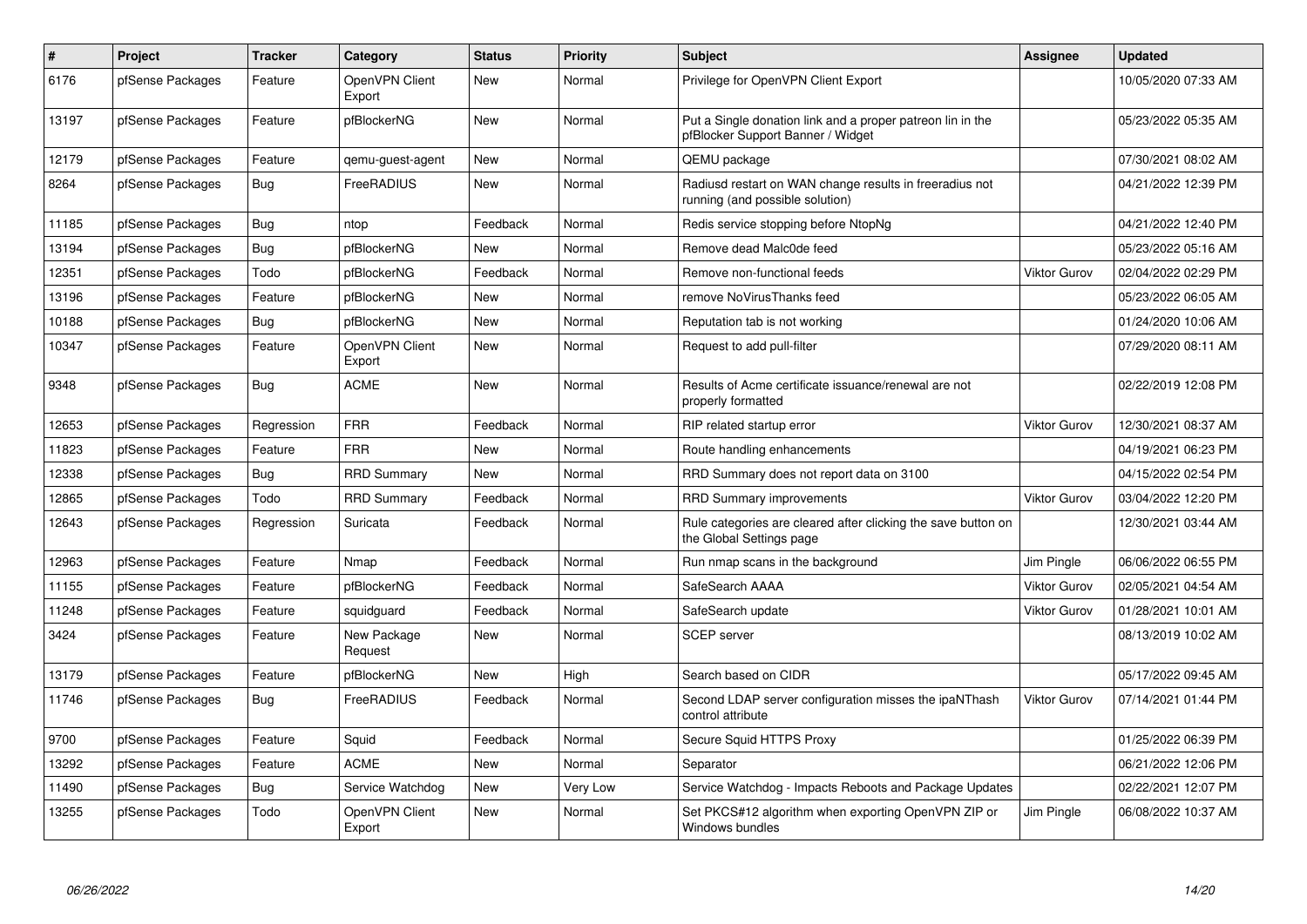| #     | Project          | <b>Tracker</b> | Category               | <b>Status</b>                 | <b>Priority</b> | <b>Subject</b>                                                                                                                          | <b>Assignee</b>     | <b>Updated</b>      |
|-------|------------------|----------------|------------------------|-------------------------------|-----------------|-----------------------------------------------------------------------------------------------------------------------------------------|---------------------|---------------------|
| 12789 | pfSense Packages | Feature        | <b>ACME</b>            | New                           | Very Low        | Show expiration date of certificates in the ACME package<br>list                                                                        |                     | 02/14/2022 09:20 AM |
| 9852  | pfSense Packages | Feature        | Suricata               | Feedback                      | Normal          | show File-Store directory listing                                                                                                       | <b>Viktor Gurov</b> | 08/20/2021 07:52 AM |
| 12369 | pfSense Packages | Feature        | Mail report            | New                           | Low             | Skip If No Content issue                                                                                                                |                     | 09/14/2021 06:40 AM |
| 11411 | pfSense Packages | Feature        | New Package<br>Request | New                           | Normal          | Smokeping as a default latency measurement tool                                                                                         |                     | 02/12/2021 09:29 PM |
| 11479 | pfSense Packages | <b>Bug</b>     | snmptt                 | New                           | Normal          | snmptt 1.4.2 does not work in daemon mode                                                                                               |                     | 02/20/2021 04:37 PM |
| 10989 | pfSense Packages | Bug            | Snort                  | New                           | Low             | Snort alert page has hidden characters in IPv6 address                                                                                  |                     | 10/17/2020 04:06 PM |
| 11579 | pfSense Packages | Feature        | Snort                  | New                           | Normal          | Snort alerts or blocks trigger notifications                                                                                            |                     | 03/01/2021 03:26 AM |
| 6831  | pfSense Packages | Feature        | Snort                  | New                           | Normal          | Snort does not support aliases containing FQDN                                                                                          |                     | 07/11/2020 12:51 PM |
| 9289  | pfSense Packages | Feature        | Snort                  | New                           | Normal          | Snort enable react                                                                                                                      |                     | 03/16/2019 09:04 PM |
| 10606 | pfSense Packages | <b>Bug</b>     | Snort                  | New                           | Normal          | Snort Inline stopped working after upgrade to FreeBSD 12.1<br>(network traffic blocked after heavy load randomly)                       |                     | 05/28/2020 10:06 AM |
| 7535  | pfSense Packages | Feature        | Snort                  | New                           | Normal          | Snort messages filling System / General. Should have its<br>own log.                                                                    |                     | 02/18/2019 05:29 PM |
| 7414  | pfSense Packages | Feature        | Snort                  | <b>New</b>                    | Normal          | snort needs automated refresh on ip change                                                                                              |                     | 08/20/2019 08:55 AM |
| 6988  | pfSense Packages | <b>Bug</b>     | Snort                  | New                           | High            | SNORT Package PHP memory error                                                                                                          |                     | 06/28/2018 10:00 PM |
| 9895  | pfSense Packages | <b>Bug</b>     | Snort                  | New                           | Normal          | snort reinstallation failed                                                                                                             |                     | 06/23/2021 08:01 AM |
| 12979 | pfSense Packages | <b>Bug</b>     | Snort                  | <b>Pull Request</b><br>Review | High            | Snort Rules Update Process Using Deprecated FreeBSD<br><b>Subdirectory Name</b>                                                         | <b>Bill Meeks</b>   | 03/24/2022 09:02 AM |
| 13095 | pfSense Packages | <b>Bug</b>     | Snort                  | Feedback                      | Normal          | Snort VRT change in Shared Object Rules path name<br>results in failure to extract and update Snort Shared Object<br>Rules when enabled | <b>Bill Meeks</b>   | 04/25/2022 12:22 PM |
| 12683 | pfSense Packages | Bug            | Snort                  | Feedback                      | Normal          | snort_get_vpns_list() does not include OpenVPN CSO                                                                                      | Viktor Gurov        | 02/15/2022 10:47 AM |
| 12845 | pfSense Packages | <b>Bug</b>     | softflowd              | New                           | Normal          | softflowd wrong vlan tag                                                                                                                |                     | 02/21/2022 10:40 AM |
| 10436 | pfSense Packages | <b>Bug</b>     | softflowd              | <b>New</b>                    | Normal          | softflowd no longer sends flow data after upgrade (v0.9.9_1<br>$\rightarrow$ v1.0.0)                                                    |                     | 06/07/2022 12:25 AM |
| 9707  | pfSense Packages | Bug            | pfBlockerNG            | <b>New</b>                    | Normal          | Some networks already existing in deny Feeds are not<br>stopped even if existing in custom deny list                                    |                     | 08/28/2019 10:03 AM |
| 7683  | pfSense Packages | Feature        | New Package<br>Request | New                           | Low             | Splunk Universal Forwarder Package                                                                                                      |                     | 08/19/2019 02:54 PM |
| 12717 | pfSense Packages | Todo           | Squid                  | New                           | Normal          | Squid 5.x Branch                                                                                                                        |                     | 01/25/2022 06:24 PM |
| 10541 | pfSense Packages | Feature        | Squid                  | Feedback                      | Normal          | Squid failover and load balancing                                                                                                       | <b>Viktor Gurov</b> | 01/14/2021 07:34 AM |
| 12732 | pfSense Packages | <b>Bug</b>     | squidguard             | New                           | High            | Squid https filtering squidguard acl target list - erratic<br>behaviour                                                                 |                     | 01/26/2022 09:11 AM |
| 9774  | pfSense Packages | Feature        | Squid                  | New                           | Normal          | Squid logs / remote logs                                                                                                                |                     | 04/17/2020 06:18 AM |
| 11200 | pfSense Packages | Feature        | Squid                  | New                           | Normal          | Squid reverse proxy + multiple ssl certificates                                                                                         |                     | 12/31/2020 03:50 AM |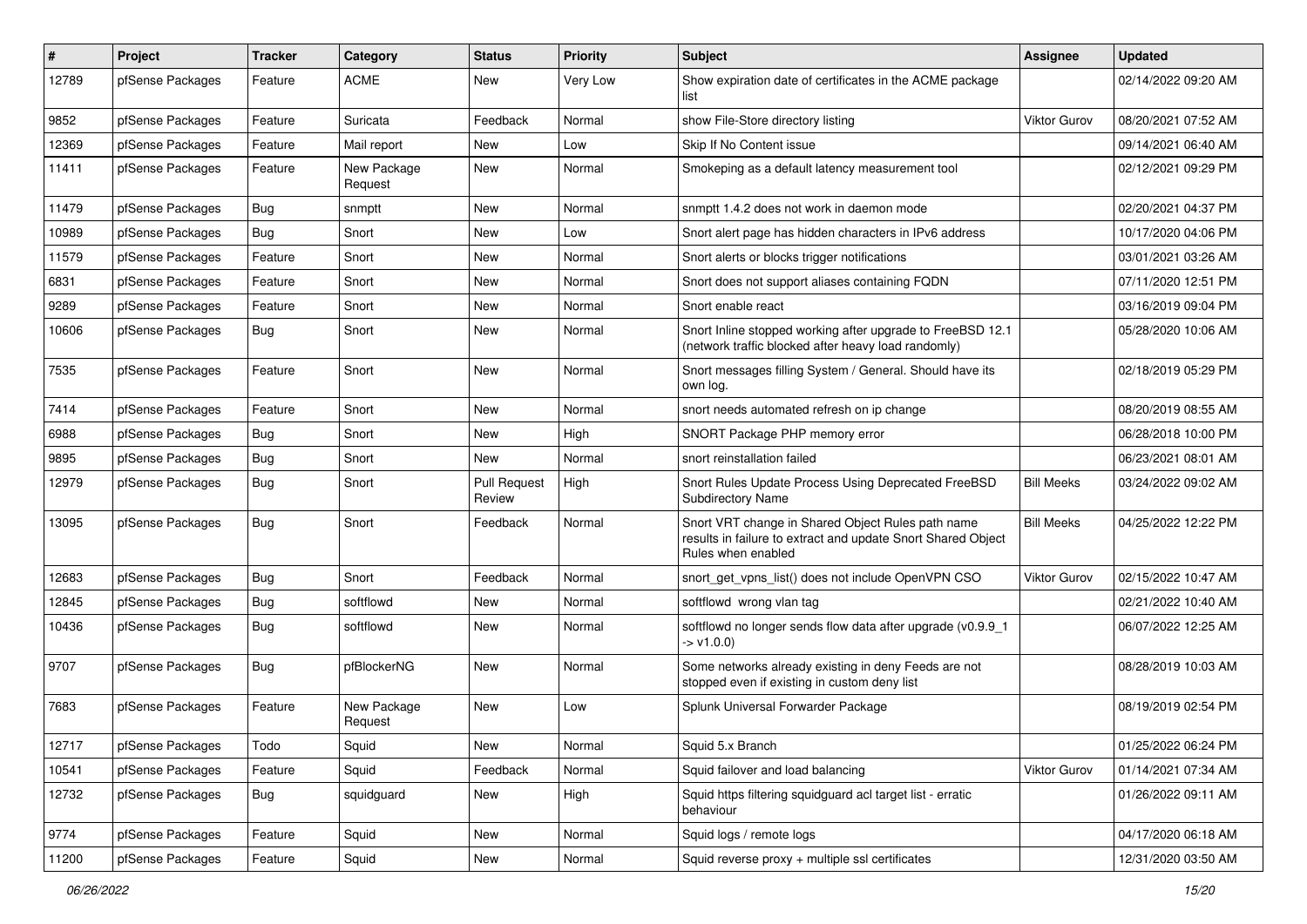| $\#$  | Project          | <b>Tracker</b> | Category                     | <b>Status</b> | <b>Priority</b> | <b>Subject</b>                                                                                    | Assignee             | <b>Updated</b>      |
|-------|------------------|----------------|------------------------------|---------------|-----------------|---------------------------------------------------------------------------------------------------|----------------------|---------------------|
| 7797  | pfSense Packages | <b>Bug</b>     | Squid                        | Feedback      | Normal          | Squid Reverse Proxy alternating between destinations                                              |                      | 04/21/2022 12:40 PM |
| 9762  | pfSense Packages | Feature        | Squid                        | Feedback      | Normal          | Squid Reverse Proxy Change redir domain(s) to use regex                                           |                      | 04/21/2022 12:40 PM |
| 10450 | pfSense Packages | Bug            | Squid                        | Feedback      | Normal          | Squid reverse proxy switching peers                                                               | <b>Viktor Gurov</b>  | 04/22/2022 02:21 AM |
| 5646  | pfSense Packages | Feature        | Squid                        | New           | Normal          | Squid3 package Authentication Method: Kerberos/AD                                                 |                      | 02/18/2019 05:34 PM |
| 9025  | pfSense Packages | Bug            | squidguard                   | New           | Normal          | SquidGard + Target categories                                                                     |                      | 10/08/2018 01:00 AM |
| 9286  | pfSense Packages | <b>Bug</b>     | squidguard                   | New           | Normal          | squidGuard - Unable to change IP for sgerror.php URL in<br>configuration                          |                      | 11/13/2019 10:07 AM |
| 11738 | pfSense Packages | Regression     | squidguard                   | Feedback      | Normal          | SquidGuard 1.16.18 17 Not Filtering Blacklist<br>No-Transparent Mode                              | <b>Viktor Gurov</b>  | 12/21/2021 05:48 AM |
| 11784 | pfSense Packages | Feature        | squidguard                   | New           | Normal          | squidguard auto update blacklist option                                                           |                      | 04/06/2021 01:53 AM |
| 10994 | pfSense Packages | <b>Bug</b>     | squidguard                   | New           | Low             | SquidGuard Blacklists Restore Default button does not work                                        |                      | 10/20/2020 12:26 PM |
| 10865 | pfSense Packages | Feature        | squidguard                   | New           | Normal          | squidGuard lacks options to send traffic action logs to syslog<br>server                          |                      | 09/05/2020 01:21 AM |
| 11434 | pfSense Packages | <b>Bug</b>     | squidguard                   | Feedback      | Normal          | SquidGuard over 1.16.18 11                                                                        |                      | 04/21/2022 12:40 PM |
| 5751  | pfSense Packages | <b>Bug</b>     | squidguard                   | <b>New</b>    | Normal          | SquidGuard target categories not saved when long "Domain<br>List" is provided                     |                      | 01/10/2016 08:55 AM |
| 8827  | pfSense Packages | <b>Bug</b>     | squidguard                   | New           | Normal          | Squidguard: ACL redirect modes 'redirect' and 'err page'<br>send unresolvable URLs to the client. | <b>Viktor Gurov</b>  | 12/21/2021 05:49 AM |
| 12491 | pfSense Packages | Feature        | squidguard                   | New           | Normal          | squidguard: allow multiple regex                                                                  |                      | 10/28/2021 03:30 PM |
| 10358 | pfSense Packages | Feature        | <b>FRR</b>                   | New           | Very Low        | Stage FRR Configuration Changes                                                                   |                      | 03/19/2020 06:48 AM |
| 10572 | pfSense Packages | <b>Bug</b>     | Squid                        | Feedback      | Normal          | STARTTLS option is ignored                                                                        | <b>Viktor Gurov</b>  | 04/22/2022 02:20 AM |
| 10429 | pfSense Packages | Bug            | <b>Status Traffic Totals</b> | New           | Normal          | Status Traffic Total broken 2.4.5                                                                 | <b>Jared Dillard</b> | 02/27/2021 07:55 PM |
| 7267  | pfSense Packages | Bug            | <b>Status Traffic Totals</b> | <b>New</b>    | Normal          | Status Traffic Totals - Stacked Bar - Scale not high enough                                       | Jared Dillard        | 11/18/2020 07:38 AM |
| 9335  | pfSense Packages | <b>Bug</b>     | haproxy                      | Feedback      | Normal          | Stored XSS in HAProxy / haproxy_listeners_edit.php                                                | Jim Pingle           | 02/18/2019 09:35 AM |
| 12264 | pfSense Packages | <b>Bug</b>     | Squid                        | Feedback      | Low             | Stray <table> line in squid monitor.php</table>                                                   | <b>Viktor Gurov</b>  | 12/23/2021 10:53 AM |
| 9599  | pfSense Packages | Feature        | haproxy                      | <b>New</b>    | Normal          | Support for "peers" in HAproxy                                                                    |                      | 06/25/2019 01:47 AM |
| 6555  | pfSense Packages | Feature        | New Package<br>Request       | New           | Normal          | Support IEEE 1588                                                                                 |                      | 08/13/2019 01:40 PM |
| 8199  | pfSense Packages | Feature        | <b>BIND</b>                  | <b>New</b>    | Normal          | Support reordering and/or sort alphabetically across BIND<br>package                              |                      | 12/12/2017 02:05 AM |
| 6083  | pfSense Packages | Bug            | Squid                        | <b>New</b>    | Normal          | Suqid Realtime Monitor / Squid Cache Table not diplaying<br>correctly                             |                      | 12/06/2016 07:25 AM |
| 4928  | pfSense Packages | Feature        | squidguard                   | <b>New</b>    | Normal          | Surftool - New Package to turn squidguard groups(/acls) on<br>or off                              |                      | 08/13/2019 09:57 AM |
| 12748 | pfSense Packages | Feature        | Suricata                     | <b>New</b>    | Normal          | Suricata blocked page timestamp breakout to it's own<br>sortable column                           |                      | 02/01/2022 12:06 PM |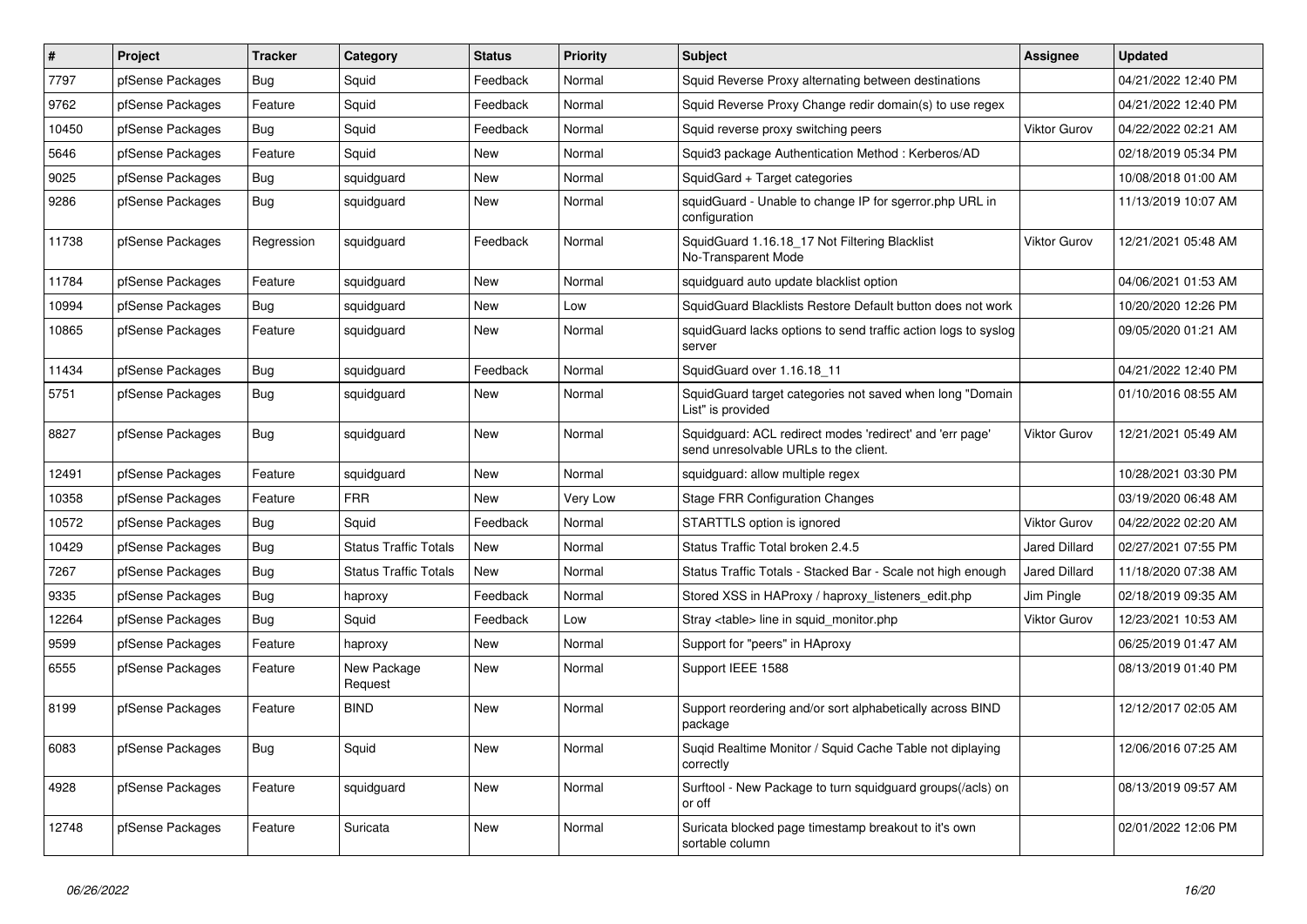| #     | Project          | <b>Tracker</b> | Category    | <b>Status</b>                 | <b>Priority</b> | Subject                                                                                                               | <b>Assignee</b>     | <b>Updated</b>      |
|-------|------------------|----------------|-------------|-------------------------------|-----------------|-----------------------------------------------------------------------------------------------------------------------|---------------------|---------------------|
| 12322 | pfSense Packages | <b>Bug</b>     | Suricata    | Feedback                      | Normal          | Suricata creates invalid HOME_NET entries                                                                             | <b>Viktor Gurov</b> | 09/10/2021 11:42 AM |
| 7388  | pfSense Packages | <b>Bug</b>     | Suricata    | <b>New</b>                    | High            | Suricata does not property recognize MTU for PPPOE<br>interfaces                                                      |                     | 03/15/2017 05:17 AM |
| 12899 | pfSense Packages | <b>Bug</b>     | Suricata    | <b>New</b>                    | Normal          | Suricata doesn't honor Pass List                                                                                      |                     | 03/04/2022 01:22 PM |
| 12956 | pfSense Packages | Bug            | Suricata    | Confirmed                     | Normal          | suricata fails to use pcre in SID management (e.g.<br>dropsid.conf)                                                   |                     | 04/05/2022 12:52 PM |
| 10292 | pfSense Packages | <b>Bug</b>     | Suricata    | New                           | Normal          | Suricata not respecting SID Mgmt list                                                                                 |                     | 02/27/2020 01:02 PM |
| 11780 | pfSense Packages | <b>Bug</b>     | Suricata    | New                           | Very High       | Suricata package fails to prune suricata.log                                                                          |                     | 08/06/2021 07:18 AM |
| 9934  | pfSense Packages | <b>Bug</b>     | Suricata    | New                           | Normal          | suricata update kills WAN interface                                                                                   |                     | 02/20/2020 09:17 AM |
| 8985  | pfSense Packages | Feature        | Suricata    | <b>New</b>                    | Normal          | Suricata: allow configuration for external/internal additional<br>storage                                             |                     | 11/13/2019 10:07 AM |
| 11301 | pfSense Packages | Feature        | <b>FRR</b>  | Feedback                      | Normal          | Switch FRR to use default rc file as a service control base                                                           | Jim Pingle          | 01/28/2021 09:35 AM |
| 12114 | pfSense Packages | Bug            | syslog-ng   | Feedback                      | Normal          | syslog-ng only binds to the last specified interface                                                                  |                     | 04/21/2022 12:40 PM |
| 12502 | pfSense Packages | Feature        | syslog-ng   | New                           | Normal          | Syslog-ng Configuration Library (scl) missing                                                                         |                     | 11/02/2021 06:06 PM |
| 8180  | pfSense Packages | Bug            | syslog-ng   | New                           | Normal          | syslog-ng default log file                                                                                            |                     | 01/16/2018 12:53 PM |
| 8705  | pfSense Packages | <b>Bug</b>     | syslog-ng   | New                           | Normal          | Syslog-NG error in latest snapshot                                                                                    |                     | 07/27/2018 10:17 AM |
| 8295  | pfSense Packages | <b>Bug</b>     | syslog-ng   | New                           | Normal          | syslog-ng logrotates tls files                                                                                        |                     | 02/14/2018 06:12 AM |
| 8229  | pfSense Packages | Bug            | syslog-ng   | New                           | Normal          | syslog-ng stops parsing logs after logrotate run                                                                      |                     | 01/26/2018 12:00 PM |
| 10393 | pfSense Packages | <b>Bug</b>     | syslog-ng   | Feedback                      | Normal          | Syslog-ng TLS support is broken                                                                                       |                     | 04/21/2022 12:40 PM |
| 8230  | pfSense Packages | Feature        | Telegraf    | New                           | Normal          | telegraf automatic input plugins configuration for enabled<br>pfsense package                                         |                     | 02/18/2019 05:23 PM |
| 9046  | pfSense Packages | Feature        | Telegraf    | New                           | High            | telegraf feature request                                                                                              |                     | 02/18/2019 03:38 PM |
| 10487 | pfSense Packages | <b>Bug</b>     | Telegraf    | New                           | Normal          | Telegraf package not sending logs to influxdb server                                                                  |                     | 05/03/2020 07:09 PM |
| 9337  | pfSense Packages | <b>Bug</b>     | Telegraf    | New                           | Normal          | Telegraf ping input fails                                                                                             |                     | 02/18/2019 10:40 AM |
| 12655 | pfSense Packages | <b>Bug</b>     | Telegraf    | New                           | Normal          | telegraf, wireguard plugin failing                                                                                    |                     | 12/30/2021 05:51 PM |
| 12462 | pfSense Packages | Feature        | Telegraf    | <b>Pull Request</b><br>Review | Normal-package  | Telegraf: Add "devfs" to ignore fs                                                                                    | Offstage Roller     | 10/18/2021 09:03 AM |
| 9139  | pfSense Packages | <b>Bug</b>     | Telegraf    | New                           | Normal          | telegraf: add ping for default gateway(s)                                                                             |                     | 05/21/2020 04:23 PM |
| 9138  | pfSense Packages | <b>Bug</b>     | Telegraf    | New                           | Normal          | telegraf: add section for custom config lines                                                                         |                     | 02/18/2019 03:36 PM |
| 13207 | pfSense Packages | Feature        | pfBlockerNG | New                           | Normal          | The feed column on the Alerts page is confusing                                                                       |                     | 05/24/2022 04:56 AM |
| 8909  | pfSense Packages | Bug            | Tinc        | New                           | Normal          | tinc package makes /rc.newwanip looping forever                                                                       |                     | 08/13/2019 09:25 AM |
| 9229  | pfSense Packages | Bug            | Tinc        | New                           | Normal          | Tinc package: no way of specifying multiple critical<br>configuration parameters from web interface                   |                     | 08/13/2019 09:25 AM |
| 13018 | pfSense Packages | Bug            | pfBlockerNG | New                           | Normal          | TLD and DNSBL Safesearch DOH conflict disables TLD<br>block when conflicting DOH FQDN is deselected or<br>whitelisted |                     | 04/01/2022 05:59 PM |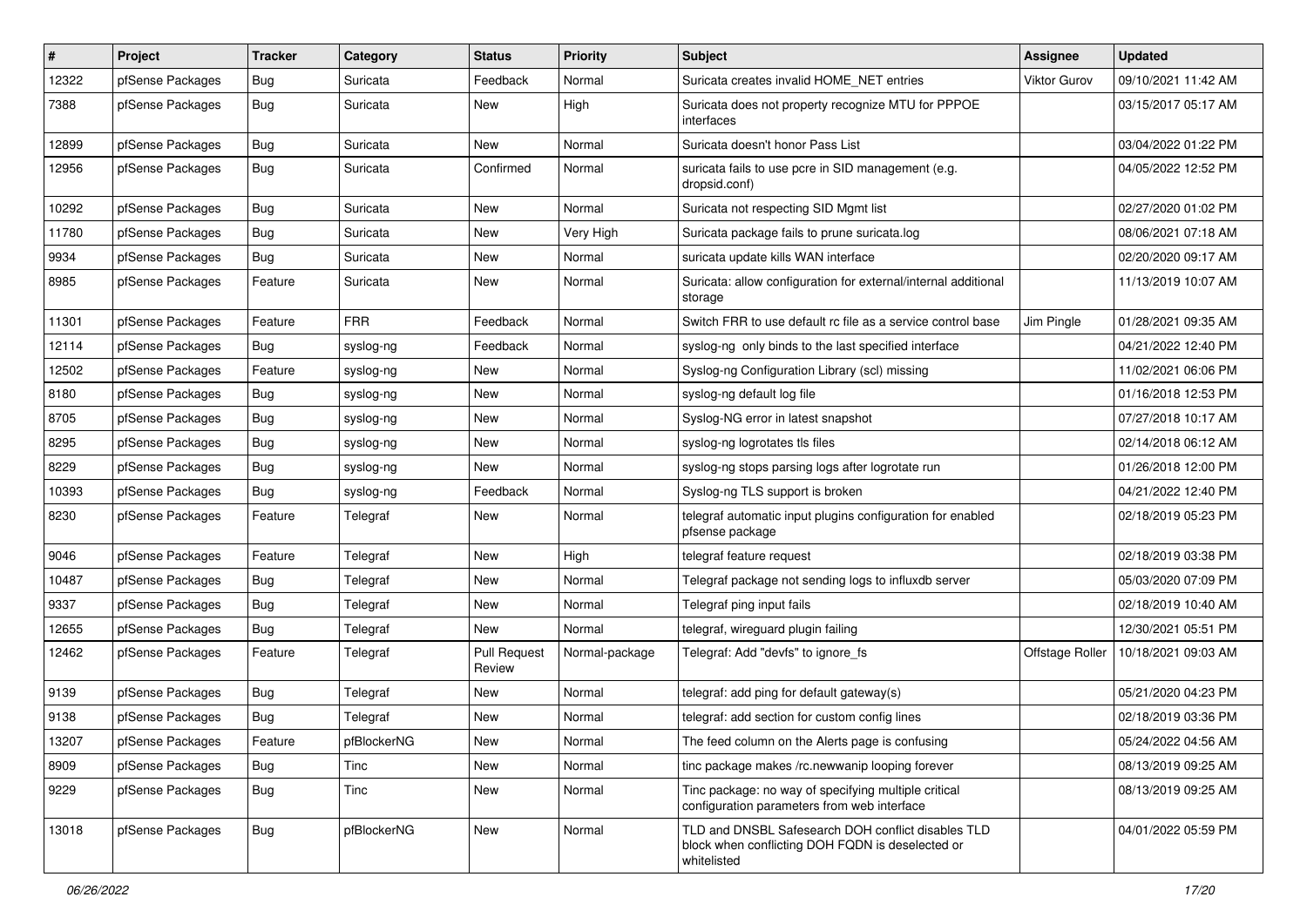| $\sharp$ | Project          | <b>Tracker</b> | Category                     | <b>Status</b> | <b>Priority</b> | Subject                                                                                                       | <b>Assignee</b>       | <b>Updated</b>      |
|----------|------------------|----------------|------------------------------|---------------|-----------------|---------------------------------------------------------------------------------------------------------------|-----------------------|---------------------|
| 11763    | pfSense Packages | <b>Bug</b>     | Status Monitoring            | New           | Normal          | Traffic graphs refresh issue                                                                                  |                       | 05/03/2021 09:44 AM |
| 6023     | pfSense Packages | Bug            | Suricata                     | New           | Low             | Traffic Shaper (pfsense 2.3) Suricata V3.0 Inline Mode<br>Operation                                           | Luiz Souza            | 04/15/2016 05:59 AM |
| 6752     | pfSense Packages | Todo           | <b>Status Traffic Totals</b> | <b>New</b>    | Low             | Traffic Totals Data Summary Graph                                                                             | <b>Jared Dillard</b>  | 11/08/2017 08:58 AM |
| 11797    | pfSense Packages | Bug            | <b>Status Traffic Totals</b> | New           | Normal          | Traffic Totals lost upon reboot when using a ramdisk for /var<br>and /tmp                                     | John Cornwell         | 04/10/2021 06:27 PM |
| 10818    | pfSense Packages | Feature        | New Package<br>Request       | New           | Normal          | <b>UDP Broadcast Relay</b>                                                                                    |                       | 05/31/2022 02:13 AM |
| 9568     | pfSense Packages | <b>Bug</b>     | Squid                        | New           | Normal          | UFSSwapDir::openLog: Failed to open swap log.                                                                 |                       | 05/29/2019 09:18 PM |
| 9999     | pfSense Packages | Bug            | pfBlockerNG                  | New           | Normal          | unbound fatal error if System Domain in DNSBL and System<br>Domain Local Zone Type is Redirect                |                       | 12/25/2019 08:10 AM |
| 10739    | pfSense Packages | Feature        | haproxy                      | Feedback      | Normal          | Update HAproxy-devel package to 2.2 and HAproxy to 2.0                                                        | Viktor Gurov          | 10/03/2021 03:53 PM |
| 12354    | pfSense Packages | Todo           | haproxy                      | Feedback      | High            | Update haproxy-devel to mitigate CVE-2021-40346                                                               | <b>Viktor Gurov</b>   | 05/12/2022 08:50 AM |
| 12806    | pfSense Packages | Todo           | node exporter                | New           | Normal          | Update node exporter to 1.3.1                                                                                 |                       | 02/15/2022 05:26 PM |
| 12260    | pfSense Packages | Bug            | ntop                         | New           | Normal          | Update popup and version missmatch?                                                                           |                       | 01/08/2022 05:53 AM |
| 10608    | pfSense Packages | Bug            | Squid                        | Feedback      | Normal          | Update squid port to 4.11-p2                                                                                  |                       | 03/02/2021 04:00 AM |
| 11375    | pfSense Packages | Bug            | apcupsd                      | New           | Normal          | UPS Type <blank> for USB APC</blank>                                                                          |                       | 02/26/2021 11:10 AM |
| 10791    | pfSense Packages | <b>Bug</b>     | <b>PIMD</b>                  | New           | Normal          | Valid (vlan)interfaces do not get vif reporting "Invalid phyint<br>address"                                   |                       | 10/06/2020 09:20 AM |
| 12178    | pfSense Packages | <b>Bug</b>     | WireGuard                    | New           | Low             | WireGuard always shows 'Configuring WireGuard<br>tunnelsdone.' message on boot                                |                       | 07/30/2021 06:58 AM |
| 13115    | pfSense Packages | Bug            | WireGuard                    | Feedback      | Normal          | WireGuard panic due to KBI changes in<br>"udp_tun_func_t()"                                                   | Christian<br>McDonald | 05/15/2022 10:47 AM |
| 12525    | pfSense Packages | Feature        | WireGuard                    | New           | Normal          | WireGuard Tunnel restore configuration                                                                        | Christian<br>McDonald | 11/17/2021 07:15 AM |
| 12608    | pfSense Packages | Bug            | WireGuard                    | New           | High            | WireGuard tunnels monitored by dpinger causing system to<br>stop routing completely in certain situations     | Christian<br>McDonald | 12/16/2021 03:14 PM |
| 12513    | pfSense Packages | Feature        | WireGuard                    | New           | Normal          | WireGuard Utilization Status (Beyond Active Connection)                                                       | Christian<br>McDonald | 12/22/2021 08:40 PM |
| 12526    | pfSense Packages | Feature        | WireGuard                    | <b>New</b>    | Normal          | <b>WireGuard Widget</b>                                                                                       | Christian<br>McDonald | 11/17/2021 07:15 AM |
| 7367     | pfSense Packages | Feature        | Squid                        | New           | Normal          | Wizard for Squid                                                                                              |                       | 03/14/2017 01:59 PM |
| 12812    | pfSense Packages | Feature        | arpwatch                     | New           | Normal          | Would it be helpful if the FreeBSD net-mgmt/arpwatch port<br>had an option to use mail/dma for mail delivery? |                       | 02/16/2022 06:09 PM |
| 13141    | pfSense Packages | Bug            | squidguard                   | New           | Normal          | wrong page squidguard block                                                                                   |                       | 05/09/2022 05:33 PM |
| 13128    | pfSense Packages | <b>Bug</b>     | Zabbix                       | New           | Normal          | Zabbix Agent 6: HA Server Setup                                                                               |                       | 05/05/2022 01:55 AM |
| 12009    | pfSense Packages | <b>Bug</b>     | Zabbix                       | New           | Normal          | Zabbix Agent starts twice by /etc/rc.start_packages                                                           |                       | 06/08/2021 01:35 AM |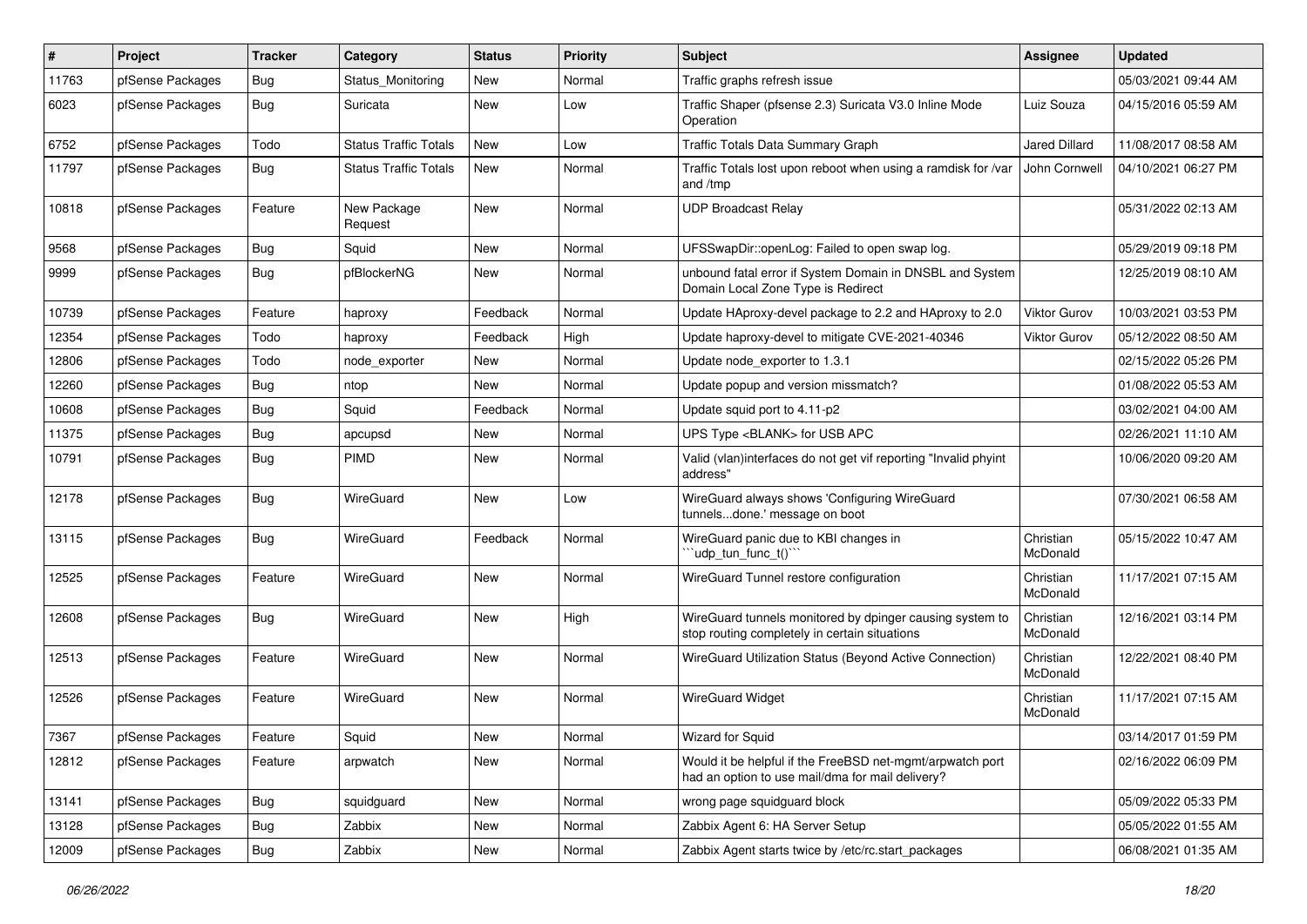| #     | Project          | Tracker            | Category              | <b>Status</b> | <b>Priority</b> | <b>Subject</b>                                                                                                                        | <b>Assignee</b>     | <b>Updated</b>      |
|-------|------------------|--------------------|-----------------------|---------------|-----------------|---------------------------------------------------------------------------------------------------------------------------------------|---------------------|---------------------|
| 13034 | pfSense Packages | <b>Bug</b>         | Zabbix                | Feedback      | Normal          | Zabbix6 Agent and Proxy fail to set the PSK from the web<br>GUI in its conf files                                                     | <b>Viktor Gurov</b> | 04/06/2022 11:59 AM |
| 12130 | pfSense Packages | <b>Bug</b>         | Zeek                  | <b>New</b>    | Normal          | Zeek fails to start                                                                                                                   |                     | 07/15/2021 02:00 AM |
| 8146  | pfSense Packages | Feature            | <b>BIND</b>           | <b>New</b>    | Normal          | Zone Domain Records more powerfull for BIND Zones                                                                                     |                     | 08/13/2019 09:39 AM |
| 12520 | pfSense Packages | Feature            | Squid                 | New           | High            | [Squid] - Allow or Deny Mappings from IP/Host/GeoIP<br>sources                                                                        |                     | 11/12/2021 02:13 PM |
| 12767 | pfSense Packages | <b>Bug</b>         | Avahi                 | New           | Normal          | "Package radavahi-daemon does does not exist in current<br>pfSense version and it has been removed" message on<br>pfSense 2.7 restore |                     | 02/07/2022 11:28 AM |
| 13302 | pfSense Docs     | New Content        | Virtualization        | <b>New</b>    | Normal          | Feature - recipe for pfSense with two NICs in Azure                                                                                   |                     | 06/25/2022 12:33 PM |
| 12570 | pfSense Docs     | Correction         | General               | <b>New</b>    | Normal          | Active appliance list missing 6100                                                                                                    |                     | 12/06/2021 11:41 AM |
| 12162 | pfSense Docs     | Todo               | Products              | <b>New</b>    | Normal          | Add "usb reset" as possible solution for non-booting flash<br>drives on the SG-1100                                                   |                     | 10/07/2021 02:19 PM |
| 12805 | pfSense Docs     | <b>New Content</b> | General               | New           | Very Low        | Add documentation about what triggers a notfication                                                                                   |                     | 02/15/2022 05:10 PM |
| 12457 | pfSense Docs     | Todo               | Packages              | New           | Very Low        | Add UPS Configuration Recipes for apcupsd and nut UPS<br>Packages with Common Brand Units                                             |                     | 10/18/2021 08:37 AM |
| 12980 | pfSense Docs     | Todo               | OpenVPN               | Feedback      | Normal          | Add warnings against OpenVPN Shared Key mode                                                                                          | Jim Pingle          | 03/24/2022 02:11 PM |
| 9310  | pfSense Docs     | Correction         | Products              | <b>New</b>    | Normal          | Appliances with internal switch need the MAC Address<br>section of their Getting Started guides updated                               | Jim Pingle          | 09/23/2020 10:24 AM |
| 12214 | pfSense Docs     | Todo               | General               | <b>New</b>    | Low             | Connect to WebGui.                                                                                                                    |                     | 08/05/2021 04:39 AM |
| 12978 | pfSense Docs     | Correction         | Monitoring            | New           | Normal          | Correction to iftop section of Monitoring Bandwidth Usage                                                                             | Jim Pingle          | 03/23/2022 11:18 AM |
| 12804 | pfSense Docs     | <b>New Content</b> | General               | New           | Very Low        | Create Slack documentation                                                                                                            |                     | 02/15/2022 04:59 PM |
| 12791 | pfSense Docs     | New Content        | Diagnostics           | New           | Normal          | Diagnostic Information for Support (pfSense)                                                                                          |                     | 02/13/2022 08:49 PM |
| 13236 | pfSense Docs     | Todo               | Products              | <b>New</b>    | Normal          | Document link speed limitations with igc and ix on<br>6100/4100                                                                       |                     | 05/31/2022 05:53 PM |
| 12565 | pfSense Docs     | New Content        | OpenVPN               | New           | Normal          | Document new "Duplicate Connection Limit" option on<br>OpenVPN server instances                                                       | Jim Pingle          | 12/06/2021 08:07 AM |
| 13223 | pfSense Docs     | New Content        | Routing / Gateways    | Feedback      | Normal          | Document new gateway state killing behavior                                                                                           | Jim Pingle          | 05/27/2022 01:59 PM |
| 9369  | pfSense Docs     | <b>New Content</b> | Packages              | New           | Normal          | Document remaining packages                                                                                                           | Jim Pingle          | 04/14/2021 03:39 PM |
| 13020 | pfSense Docs     | Todo               | <b>Firewall Rules</b> | New           | Normal          | easyrule command documentation should document<br>permissible wildcards                                                               | Jim Pingle          | 04/04/2022 08:01 AM |
| 12402 | pfSense Docs     | Todo               | Configuration         | New           | Normal          | Feedback on Configuration - Advanced Configuration<br>Options - Notifications                                                         |                     | 09/24/2021 12:46 AM |
| 11471 | pfSense Docs     | Todo               | Development           | New           | Low             | Feedback on Development - Developing Packages                                                                                         | Jim Pingle          | 02/19/2021 02:52 PM |
| 12268 | pfSense Docs     | Todo               | <b>Firewall Rules</b> | New           | Normal          | Feedback on Firewall - Aliases                                                                                                        |                     | 08/17/2021 12:55 AM |
| 12770 | pfSense Docs     | Todo               | <b>Firewall Rules</b> | New           | Normal          | Feedback on Firewall - Configuring firewall rules                                                                                     |                     | 06/25/2022 03:25 PM |
| 9685  | pfSense Docs     | Correction         | <b>Firewall Rules</b> | New           | Normal          | Feedback on Firewall - Floating Rules                                                                                                 | Jim Pingle          | 09/23/2020 02:57 PM |